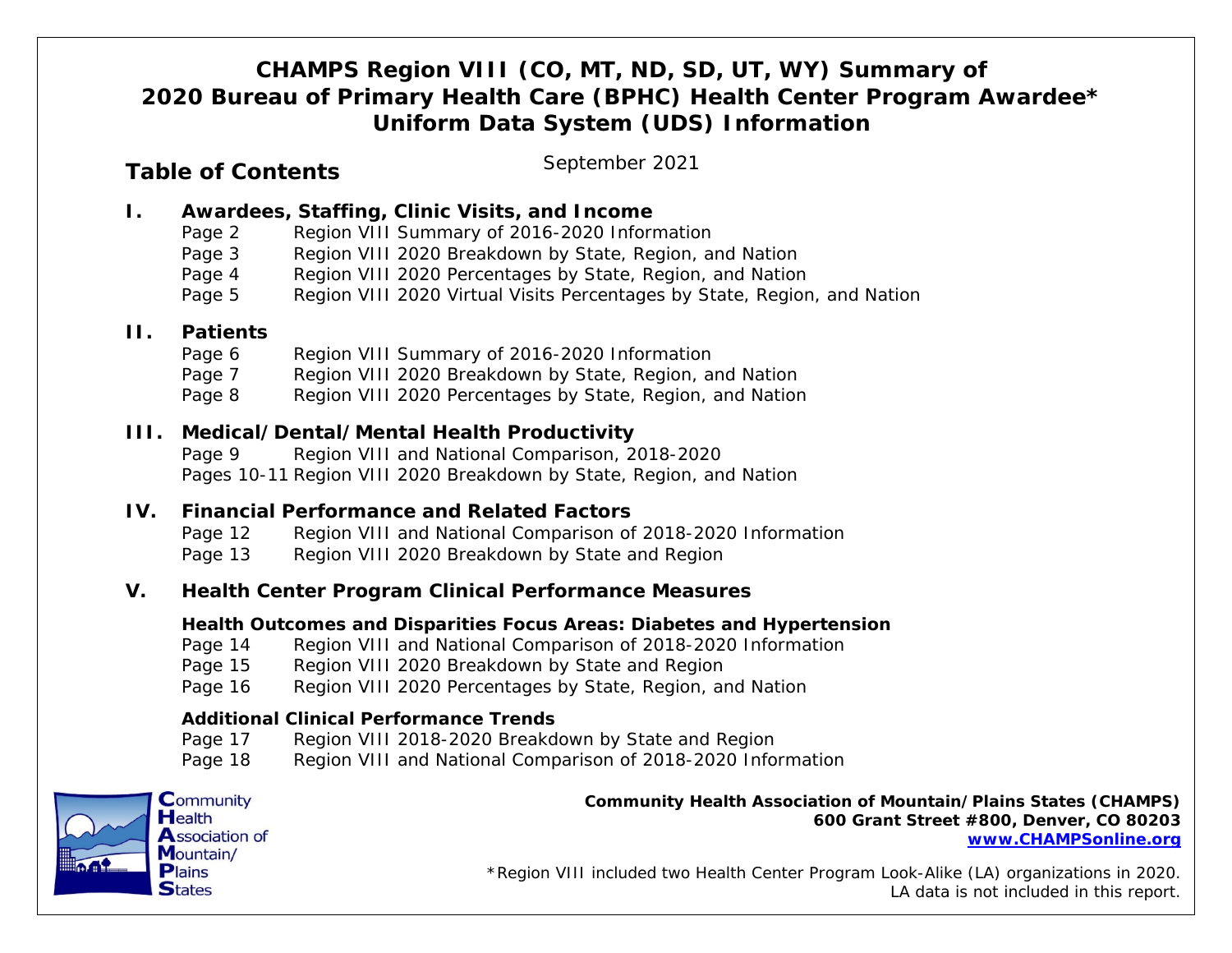

#### **Region VIII (CO, MT, ND, SD, UT, WY) Uniform Data System (UDS) Summary, Awardees, Staffing, Clinic Visits, and Income, 2016-2020**

| <b>With the Young</b><br><b>CHAMPS</b>  | 2016         | 2017         | Change<br>$'16 - 17$ | 2018         | Change<br>$'17 - 18$ | 2019         | Change<br>$'18 - 19$ | 2020         | Change<br>$'19 - '20$ | Change<br>$'16 - '20$ |
|-----------------------------------------|--------------|--------------|----------------------|--------------|----------------------|--------------|----------------------|--------------|-----------------------|-----------------------|
| <b>Awardees</b>                         |              |              |                      |              |                      |              |                      |              |                       |                       |
| <b>Total Awardees</b>                   | 65           | 64           | $-1.5%$              | 61           | $-4.7%$              | 61           | 0.0%                 | 60           | $-1.6%$               | -7.7%                 |
| Rural Awardees*                         | 44           | 43           | $-2.3%$              | 38           | $-11.6%$             | 35           | $-7.9%$              | 35           | 0.0%                  | $-20.5%$              |
| Urban Awardees*                         | 21           | 21           | 0.0%                 | 23           | 9.5%                 | 26           | 13.0%                | 25           | $-3.8%$               | 19.0%                 |
| Awardees with CHC^ Funding              | 60           | 59           | $-1.7%$              | 56           | $-5.1%$              | 56           | 0.0%                 | 55           | $-1.8%$               | $-8.3%$               |
| Awardees with HCH^ Funding              | 17           | 17           | 0.0%                 | 17           | 0.0%                 | 17           | 0.0%                 | 17           | 0.0%                  | 0.0%                  |
| Awardees with MHC ^ Funding             | 9            | 9            | 0.0%                 | 9            | 0.0%                 | 9            | 0.0%                 | 9            | 0.0%                  | 0.0%                  |
| Awardees with PHPC^ Funding             | $\mathbf{1}$ | $\mathbf{1}$ | 0.0%                 | $\mathbf{1}$ | 0.0%                 | $\mathbf{1}$ | 0.0%                 | $\mathbf{1}$ | 0.0%                  | $0.0\%$               |
| <b>Service Sites</b>                    | 417          | 421          | 1.0%                 | 428          | 1.7%                 | 467          | 9.1%                 | 487          | 4.3%                  | 16.8%                 |
| <b>Staffing</b>                         |              |              |                      |              |                      |              |                      |              |                       |                       |
| <b>Total Full Time Equivalent (FTE)</b> | 8,321.48     | 8,855.53     | 6.4%                 | 9,286.60     | 4.9%                 | 9,698.80     | 4.4%                 | 9,750.52     | 0.5%                  | 17.2%                 |
| Medical Care Services FTE               | 3,077.65     | 3,313.42     | 7.7%                 | 3,433.00     | 3.6%                 | 3,494.26     | 1.8%                 | 3,547.08     | 1.5%                  | 15.3%                 |
| Physicians FTE                          | 485.97       | 460.85       | $-5.2%$              | 491.32       | 6.6%                 | 506.84       | 3.2%                 | 510.92       | 0.8%                  | 5.1%                  |
| NPs / PAs / CNMs FTE                    | 608.31       | 648.39       | 6.6%                 | 682.00       | 5.2%                 | 702.33       | 3.0%                 | 719.21       | 2.4%                  | 18.2%                 |
| <b>Nurses FTE</b>                       | 584.92       | 632.94       | 8.2%                 | 649.21       | 2.6%                 | 644.11       | $-0.8%$              | 675.91       | 4.9%                  | 15.6%                 |
| <b>Dental Services FTE</b>              | 719.27       | 813.78       | 13.1%                | 853.51       | 4.9%                 | 875.58       | 2.6%                 | 831.20       | $-5.1%$               | 15.6%                 |
| Dentists FTE                            | 184.67       | 201.52       | 9.1%                 | 207.87       | 3.2%                 | 207.18       | $-0.3%$              | 214.78       | 3.7%                  | 16.3%                 |
| Dental Hygienists FTE                   | 130.15       | 157.37       | 20.9%                | 172.00       | 9.3%                 | 193.06       | 12.2%                | 168.40       | $-12.8%$              | 29.4%                 |
| Mental Health Services FTE              | 296.40       | 333.50       | 12.5%                | 367.97       | 10.3%                | 406.40       | 10.4%                | 457.04       | 12.5%                 | 54.2%                 |
| Substance Use Disorder Services FTE     | 16.74        | 22.52        | 34.5%                | 28.91        | 28.4%                | 44.05        | 52.4%                | 44.33        | 0.6%                  | 164.8%                |
| Vision Services FTE                     | 5.10         | 7.48         | 46.7%                | 7.44         | $-0.5%$              | 9.91         | 33.2%                | 9.50         | $-4.1%$               | 86.3%                 |
| Pharmacy FTE                            | 305.33       | 357.23       | 17.0%                | 369.34       | 3.4%                 | 372.52       | 0.9%                 | 386.21       | 3.7%                  | 26.5%                 |
| <b>Enabling Services FTE</b>            | 983.66       | 979.28       | $-0.4%$              | 1,030.44     | 5.2%                 | 1,131.87     | 9.8%                 | 1,107.29     | $-2.2%$               | 12.6%                 |
| Quality Improvement FTE                 | 65.31        | 86.30        | 32.1%                | 109.60       | 27.0%                | 120.75       | 10.2%                | 128.72       | 6.6%                  | 97.1%                 |
| Facility / Non-Clinical Support FTE     | 2,745.37     | 2,839.67     | 3.4%                 | 2,970.76     | 4.6%                 | 3,118.07     | 5.0%                 | 3,119.07     | 0.0%                  | 13.6%                 |
| Visits (Clinic and Virtual) **          |              |              |                      |              |                      |              |                      |              |                       |                       |
| <b>Total Visits</b>                     | 3,776,145    | 4,016,612    | 6.4%                 | 4,164,889    | 3.7%                 | 4,337,404    | 4.1%                 | 4,019,276    | $-7.3%$               | 6.4%                  |
| Medical Care Services Visits            | 2,690,801    | 2,823,791    | 4.9%                 | 2,899,062    | 2.7%                 | 2,989,816    | 3.1%                 | 2,804,977    | $-6.2%$               | 4.2%                  |
| <b>Dental Services Visits</b>           | 532,099      | 594,411      | 11.7%                | 609,371      | 2.5%                 | 621,379      | 2.0%                 | 454,742      | $-26.8%$              | $-14.5%$              |
| Mental Health Services Visits           | 233,777      | 266,038      | 13.8%                | 304,853      | 14.6%                | 337,325      | 10.7%                | 398,414      | 18.1%                 | 70.4%                 |
| Substance Use Disorder Services Visits  | 9,026        | 13,513       | 49.7%                | 25,317       | 87.4%                | 45,980       | 81.6%                | 45,974       | 0.0%                  | 409.4%                |
| <b>Vision Services Visits</b>           | 8,454        | 10,583       | 25.2%                | 12,787       | 20.8%                | 12,099       | $-5.4%$              | 10,294       | $-14.9%$              | 21.8%                 |
| <b>Enabling Services Visits</b>         | 276,099      | 283,727      | 2.8%                 | 284,212      | 0.2%                 | 291,543      | 2.6%                 | 278,684      | $-4.4%$               | 0.9%                  |
| Income***                               |              |              |                      |              |                      |              |                      |              |                       |                       |
| <b>Total Income from All Sources</b>    | \$910.1M     | \$991.0M     | 10.5%                | \$1.06B      | 8.9%                 | \$1.14B      | 6.8%                 | \$1.22B      | 7.1%                  | 33.7%                 |

Health Resources and Services Administration. 2020 Health Center Data. Available from URL: <https://data.hrsa.gov/tools/data-reporting/program-data> [accessed 8/10/21]. \*From BPHC's State and National UDS Summary Reports. \*\*See page 5 for more information about Virtual Visits in 2020.

\*\*\*Collected patient-related revenue plus other revenues. +Unknown: not provided in UDS reports for the year. ^CHC-Community Health Center, HCH-Health Care for the Homeless, MHC-Migrant Health Center, PHPC-Public Housing Primary Care

*Community Health Association of Mountain/Plains States (CHAMPS)* 2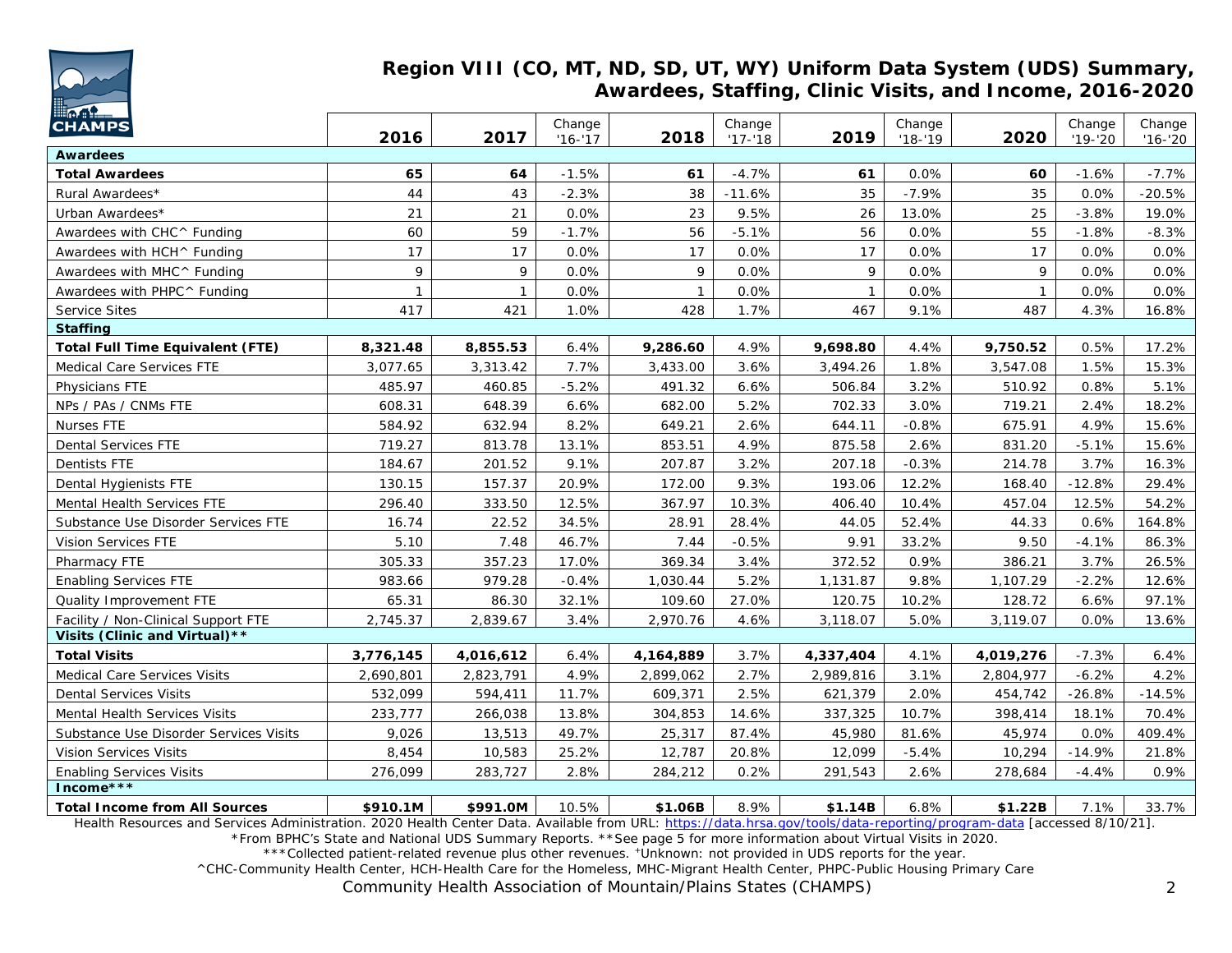

### **Region VIII Uniform Data System (UDS) Awardees, Staffing, Clinic Visits, and Income, Breakdown by State, Region, and Nation, 2020**

| <b>CHAMPS</b>                                                                                                                                                  | co           | MT             | <b>ND</b>      | <b>SD</b>      | UT             | <b>WY</b>                           | <b>Region VIII</b> | <b>Nation</b> |
|----------------------------------------------------------------------------------------------------------------------------------------------------------------|--------------|----------------|----------------|----------------|----------------|-------------------------------------|--------------------|---------------|
| <b>Awardees</b>                                                                                                                                                |              |                |                |                |                |                                     |                    |               |
| <b>Total Awardees</b>                                                                                                                                          | 19           | 14             | 4              | 4              | 13             | 6                                   | 60                 | 1,375         |
| Rural Awardees*                                                                                                                                                | 9            | 13             | $\overline{2}$ | $\overline{2}$ | $\overline{7}$ | $\overline{a}$                      | 35                 | 578           |
| Urban Awardees*                                                                                                                                                | 10           | $\mathbf{1}$   | $\overline{2}$ | $\overline{2}$ | 6              | $\overline{4}$                      | 25                 | 797           |
| Awardees with CHC ^ Funding                                                                                                                                    | 18           | 13             | $\overline{4}$ | $\overline{4}$ | 12             | $\overline{4}$                      | 55                 | 1,304         |
| Awardees with HCH^ Funding                                                                                                                                     | 5            | $\overline{4}$ | $\mathbf{1}$   | $\overline{2}$ | 3              | 2                                   | 17                 | 299           |
| Awardees with MHC^ Funding                                                                                                                                     | 6            | $\overline{2}$ | $\mathbf{O}$   | $\mathbf{O}$   | $\mathbf{1}$   | $\mathsf{O}$                        | 9                  | 175           |
| Awardees with PHPC^ Funding                                                                                                                                    | $\mathbf{1}$ | $\Omega$       | $\Omega$       | $\mathbf{O}$   | $\mathsf{O}$   | $\overline{O}$                      | $\mathbf{1}$       | 107           |
| <b>Service Sites</b>                                                                                                                                           | 235          | 103            | 25             | 47             | 58             | 19                                  | 487                | <b>UNK</b>    |
| <b>Staffing</b>                                                                                                                                                |              |                |                |                |                |                                     |                    |               |
| <b>Total Full Time Equivalent (FTE)</b>                                                                                                                        | 5,841.67     | 1,268.65       | 343.12         | 639.35         | 1,366.70       | 291.03                              | 9,750.52           | 255,011.68    |
| Medical Care Services FTE                                                                                                                                      | 2,141.42     | 410.63         | 112.44         | 277.87         | 480.94         | 123.78                              | 3,547.08           | 88,090.61     |
| Physicians FTE                                                                                                                                                 | 344.82       | 55.62          | 7.37           | 32.34          | 49.11          | 21.66                               | 510.92             | 14,317.27     |
| NPs / PAs / CNMs FTE                                                                                                                                           | 416.22       | 81.54          | 31.10          | 68.76          | 96.97          | 24.62                               | 719.21             | 15,269.37     |
| Nurses FTE                                                                                                                                                     | 308.55       | 132.68         | 46.32          | 119.91         | 37.35          | 31.10                               | 675.91             | 19,784.31     |
| <b>Dental Services FTE</b>                                                                                                                                     | 494.11       | 99.11          | 40.85          | 52.86          | 128.91         | 15.36                               | 831.20             | 17,582.71     |
| <b>Dentists FTE</b>                                                                                                                                            | 124.94       | 26.58          | 13.47          | 13.52          | 33.02          | 3.25                                | 214.78             | 4,872.92      |
| Dental Hygienists FTE                                                                                                                                          | 105.36       | 20.62          | 10.69          | 11.28          | 18.97          | 1.48                                | 168.40             | 2,485.49      |
| Mental Health Services FTE                                                                                                                                     | 275.31       | 90.34          | 10.39          | 12.74          | 50.57          | 17.69                               | 457.04             | 14,485.95     |
| Substance Use Disorder Services FTE                                                                                                                            | 20.44        | 13.58          | 2.66           | 1.20           | 4.85           | 1.60                                | 44.33              | 2,325.29      |
| Vision Services FTE                                                                                                                                            | 6.78         | 0.00           | 0.97           | 0.00           | 1.75           | 0.00                                | 9.50               | 926.68        |
| Pharmacy FTE                                                                                                                                                   | 212.75       | 64.63          | 0.00           | 7.38           | 82.78          | 18.67                               | 386.21             | 6,438.55      |
| <b>Enabling Services FTE</b>                                                                                                                                   | 761.98       | 106.36         | 37.49          | 27.17          | 159.16         | 15.13                               | 1,107.29           | 23,873.10     |
| Quality Improvement FTE                                                                                                                                        | 74.35        | 23.60          | 6.17           | 6.92           | 12.14          | 5.54                                | 128.72             | 3,488.49      |
| Facility / Non-Clinical Support FTE                                                                                                                            | 1,787.99     | 431.38         | 130.33         | 250.52         | 425.60         | 93.25                               | 3,119.07           | 89,793.69     |
| Visits (Clinic and Virtual) **                                                                                                                                 |              |                |                |                |                |                                     |                    |               |
| <b>Total Visits</b>                                                                                                                                            | 2,632,717    | 427,161        | 118,214        | 231,154        | 509,588        | 100,442                             | 4,019,276          | 114,209,146   |
| Medical Care Services Visits                                                                                                                                   | 1,846,574    | 259,115        | 67,150         | 190,671        | 364,003        | 77,464                              | 2,804,977          | 78,244,447    |
| <b>Dental Services Visits</b>                                                                                                                                  | 282,785      | 51,488         | 25,502         | 25,498         | 63,665         | 5,804                               | 454,742            | 11,328,094    |
| Mental Health Services Visits                                                                                                                                  | 254,213      | 74,700         | 8,109          | 11,262         | 38,957         | 11,173                              | 398,414            | 14,085,329    |
| Substance Use Disorder Services Visits                                                                                                                         | 17,811       | 19,838         | 2,629          | 1,214          | 2,662          | 1,820                               | 45,974             | 1,687,348     |
| Vision Services Visits                                                                                                                                         | 5,003        | 65             | 1,081          | 58             | 4,069          | 18                                  | 10,294             | 788,832       |
| <b>Enabling Services Visits</b>                                                                                                                                | 216,587      | 21,205         | 11,491         | 2,166          | 23,092         | 4,143                               | 278,684            | 5,752,759     |
| Income***                                                                                                                                                      |              |                |                |                |                |                                     |                    |               |
| <b>Total Income from All Sources</b><br><b>The HE Becomes and Complete Administration 0000 Health Quater Batel Accilebile Constitution Internal University</b> | \$698.9M     | \$191.4M       | \$46.6M        | \$68.1M        | \$172.5M       | \$39.0M<br>$1.44 - 1.1 - 1.1 - 1.1$ | \$1.22B            | \$34.50B      |

Health Resources and Services Administration. 2020 Health Center Data. Available from URL: <https://data.hrsa.gov/tools/data-reporting/program-data> [accessed 8/10/21]. \*From BPHC's State and National UDS Summary Reports. \*\*See page 5 for more information about Virtual Visits in 2020.

\*\*\*Collected patient-related revenue plus other revenues. +Unknown: not provided in UDS reports for the year.

^CHC-Community Health Center, HCH-Health Care for the Homeless, MHC-Migrant Health Center, PHPC-Public Housing Primary Care.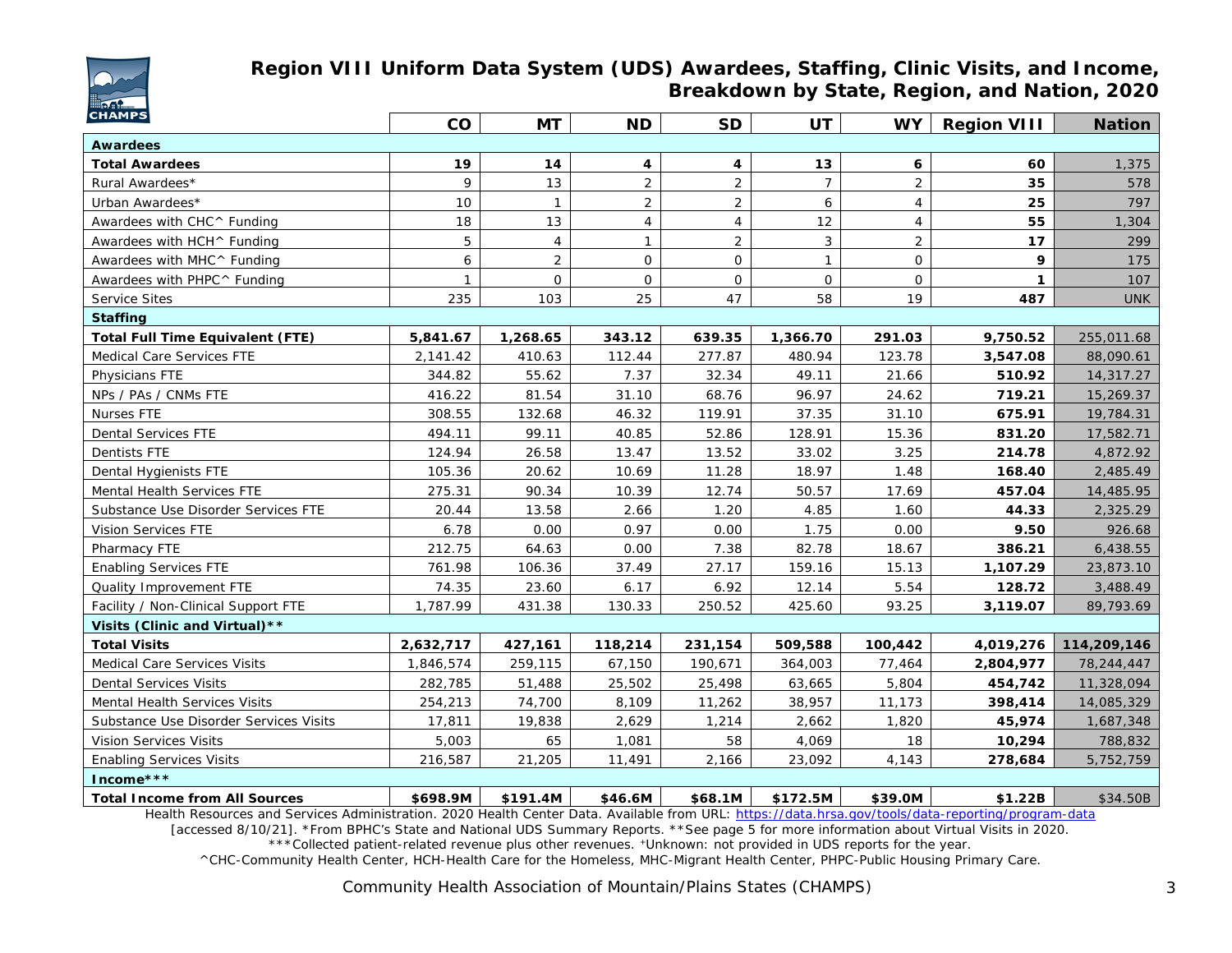

### **Region VIII Uniform Data System (UDS) Awardees, Staffing, Clinic Visits, and Income, Percentages by State, Region, and Nation, 2020**

| <b>CHAMPS</b>                                               |       | <b>MT</b> | <b>ND</b> | <b>SD</b> | <b>UT</b> | <b>WY</b> | <b>Region VIII</b> | <b>Nation</b> |
|-------------------------------------------------------------|-------|-----------|-----------|-----------|-----------|-----------|--------------------|---------------|
| <b>Awardees</b>                                             |       |           |           |           |           |           |                    |               |
| Awardees as % of RVIII Awardees                             | 31.7% | 23.3%     | 6.7%      | 6.7%      | 21.7%     | 10.0%     | 100.0%             | N/A           |
| Rural Awardees* as % of All Awardees                        | 47.4% | 92.9%     | 50.0%     | 50.0%     | 53.8%     | 33.3%     | 58.3%              | 42.0%         |
| Urban Awardees* as % of All Awardees                        | 52.6% | 7.1%      | 50.0%     | 50.0%     | 46.2%     | 66.7%     | 41.7%              | 58.0%         |
| CHC ^ Awardees as % of All Awardees                         | 94.7% | 92.9%     | 100.0%    | 100.0%    | 92.3%     | 66.7%     | 91.7%              | 94.8%         |
| HCH ^ Awardees as % of All Awardees                         | 26.3% | 28.6%     | 25.0%     | 50.0%     | 23.1%     | 33.3%     | 28.3%              | 21.7%         |
| MHC ^ Awardees as % of All Awardees                         | 31.6% | 14.3%     | 0.0%      | 0.0%      | 7.7%      | 0.0%      | 15.0%              | 12.7%         |
| PHPC ^ Awardees as % of All Awardees                        | 5.3%  | 0.0%      | 0.0%      | 0.0%      | 0.0%      | 0.0%      | 1.7%               | 7.8%          |
| Service Sites as % of RVIII Service Sites                   | 48.3% | 21.1%     | 5.1%      | 9.7%      | 11.9%     | 3.9%      | 100.0%             | N/A           |
| <b>Staffing</b>                                             |       |           |           |           |           |           |                    |               |
| Total Full Time Equivalent (FTE) as % of RVIII FTE          | 59.9% | 13.0%     | 3.5%      | 6.6%      | 14.0%     | 3.0%      | 100.0%             | N/A           |
| Medical Care Services FTE as % of Total FTE                 | 36.7% | 32.4%     | 32.8%     | 43.5%     | 35.2%     | 42.5%     | 36.4%              | 34.5%         |
| Physicians FTE as % of Total FTE                            | 5.9%  | 4.4%      | 2.1%      | 5.1%      | 3.6%      | 7.4%      | 5.2%               | 5.6%          |
| NPs / PAs / CNMs FTE as % of Total FTE                      | 7.1%  | 6.4%      | 9.1%      | 10.8%     | 7.1%      | 8.5%      | 7.4%               | 6.0%          |
| Nurses FTE as % of Total FTE                                | 5.3%  | 10.5%     | 13.5%     | 18.8%     | 2.7%      | 10.7%     | 6.9%               | 7.8%          |
| Dental Services FTE as % of Total FTE                       | 8.5%  | 7.8%      | 11.9%     | 8.3%      | 9.4%      | 5.3%      | 8.5%               | 6.9%          |
| Dentists FTE as % of Total FTE                              | 2.1%  | 2.1%      | 3.9%      | 2.1%      | 2.4%      | 1.1%      | 2.2%               | 1.9%          |
| Dental Hygienists FTE as % of Total FTE                     | 1.8%  | 1.6%      | 3.1%      | 1.8%      | 1.4%      | 0.5%      | 1.7%               | 1.0%          |
| Mental Health Services FTE as % of Total FTE                | 4.7%  | 7.1%      | 3.0%      | 2.0%      | 3.7%      | 6.1%      | 4.7%               | 5.7%          |
| Substance Use Disorder Services FTE as % of Total FTE       | 0.3%  | 1.1%      | 0.8%      | 0.2%      | 0.4%      | 0.5%      | 0.5%               | 0.9%          |
| Vision Services FTE as % of Total FTE                       | 0.1%  | 0.0%      | 0.3%      | 0.0%      | 0.1%      | 0.0%      | 0.1%               | 0.4%          |
| Pharmacy FTE as % of Total FTE                              | 3.6%  | 5.1%      | 0.0%      | 1.2%      | 6.1%      | 6.4%      | 4.0%               | 2.5%          |
| Enabling Services FTE as % of Total FTE                     | 13.0% | 8.4%      | 10.9%     | 4.2%      | 11.6%     | 5.2%      | 11.4%              | 9.4%          |
| Quality Improvement FTE as % of Total FTE                   | 1.3%  | 1.9%      | 1.8%      | 1.1%      | 0.9%      | 1.9%      | 1.3%               | 1.4%          |
| Total Facility / Non-Clinical Support FTE as % of Total FTE | 30.6% | 34.0%     | 38.0%     | 39.2%     | 31.1%     | 32.0%     | 32.0%              | 35.2%         |
| Visits (Clinic and Virtual) **                              |       |           |           |           |           |           |                    |               |
| Total Visits as % of RVIII Visits                           | 65.5% | 10.6%     | 2.9%      | 5.8%      | 12.7%     | 2.5%      | 100.0%             | N/A           |
| Medical Care Services Visits as % of Total Visits           | 70.1% | 60.7%     | 56.8%     | 82.5%     | 71.4%     | 77.1%     | 69.8%              | 68.5%         |
| Dental Services Visits as % of Total Visits                 | 10.7% | 12.1%     | 21.6%     | 11.0%     | 12.5%     | 5.8%      | 11.3%              | 9.9%          |
| Mental Health Services Visits as % of Total Visits          | 9.7%  | 17.5%     | 6.9%      | 4.9%      | 7.6%      | 11.1%     | 9.9%               | 12.3%         |
| Substance Use Disorder Services Visits as % of Total Visits | 0.7%  | 4.6%      | 2.2%      | 0.5%      | 0.5%      | 1.8%      | 1.1%               | 1.5%          |
| Vision Services Visits as % of Total Visits                 | 0.2%  | 0.0%      | 0.9%      | 0.0%      | 0.8%      | 0.0%      | 0.3%               | 0.7%          |
| Enabling Services Visits as % of Total Visits               | 8.2%  | 5.0%      | 9.7%      | 0.9%      | 4.5%      | 4.1%      | 6.9%               | 5.0%          |
| Income***                                                   |       |           |           |           |           |           |                    |               |
| Total Income from All Sources as % of RVIII Income          | 57.5% | 15.7%     | 3.8%      | 5.6%      | 14.2%     | 3.2%      | 100.0%             | N/A           |

Health Resources and Services Administration. 2020 Health Center Data. Available from URL: <https://data.hrsa.gov/tools/data-reporting/program-data> [accessed 8/10/21]. \*From BPHC's State and National UDS Summary Reports. \*\*See page 5 for more information about Virtual Visits in 2020. \*\*\*Collected patient-related revenue plus other revenues. ^CHC-Community Health Center, HCH-Health Care for the Homeless, MHC-Migrant Health Center, PHPC-Public Housing Primary Care.

*Community Health Association of Mountain/Plains States (CHAMPS)* 4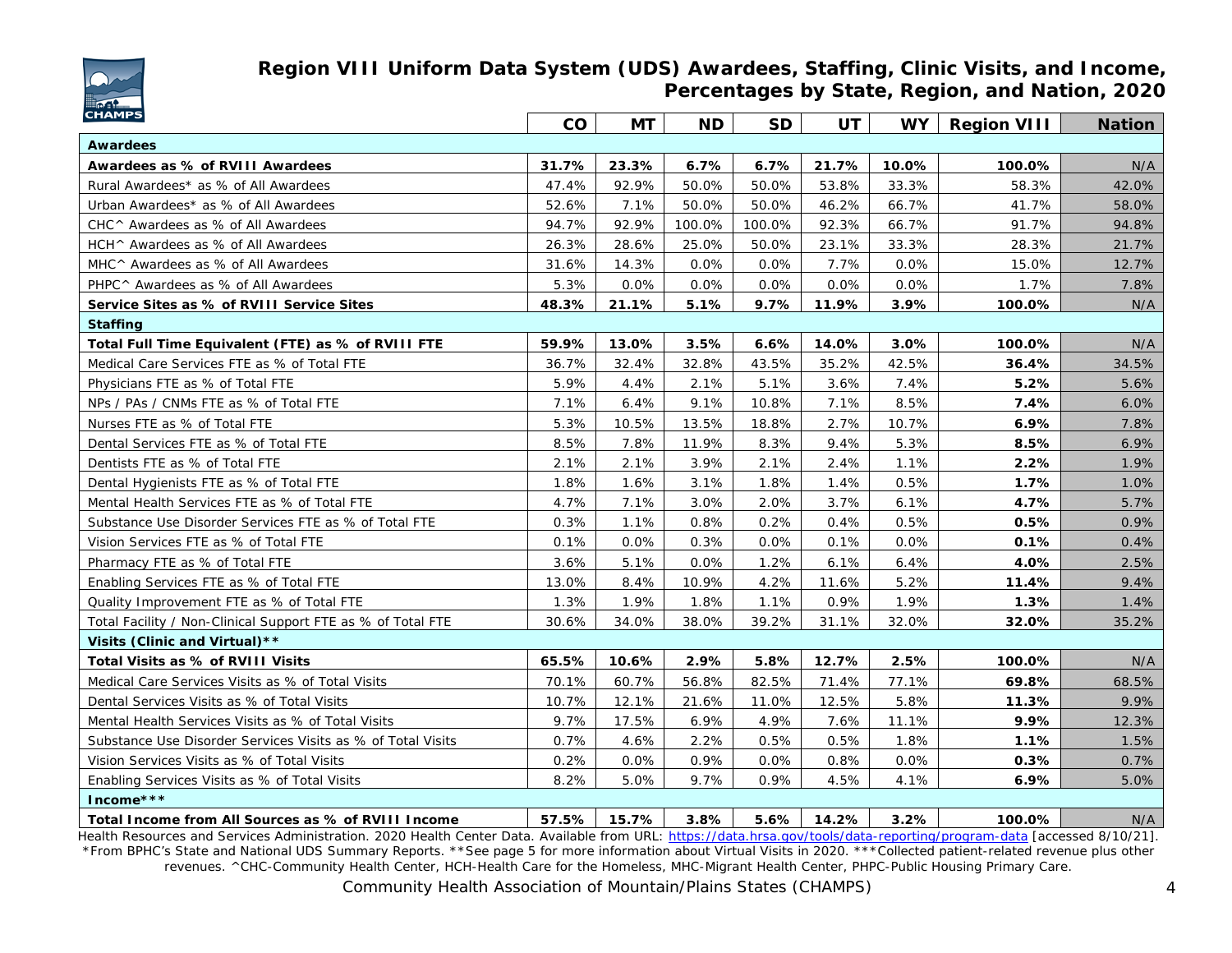

#### **Region VIII Uniform Data System (UDS) Virtual Visits Percentages for Selected Services and Personnel\* by State, Region, and Nation, 2020**

| <b>CHAMPS</b>                                        |       |           |           |           |       |           |                    |               |
|------------------------------------------------------|-------|-----------|-----------|-----------|-------|-----------|--------------------|---------------|
|                                                      | co    | <b>MT</b> | <b>ND</b> | <b>SD</b> | UT    | <b>WY</b> | <b>Region VIII</b> | <b>Nation</b> |
| <b>Total Visits</b>                                  |       |           |           |           |       |           |                    |               |
| % Total Visits Virtual                               | 24.2% | 18.7%     | 11.8%     | 4.5%      | 10.7% | 13.7%     | 20.1%              | 25.0%         |
| <b>Medical Care Services Visits</b>                  |       |           |           |           |       |           |                    |               |
| % All Medical Care Services Visits Virtual           | 26.4% | 13.1%     | 11.6%     | 1.4%      | 11.5% | 13.8%     | 20.8%              | 23.6%         |
| % Family Physician Visits Virtual                    | 28.4% | 13.3%     | 9.2%      | 2.2%      | 11.1% | 15.8%     | 22.1%              | 27.3%         |
| % General Practitioner Visits Virtual                | N/A   | N/A       | N/A       | 0.4%      | 2.6%  | N/A       | 0.6%               | 25.6%         |
| % Internist Visits Virtual                           | 41.5% | 5.6%      | 0.6%      | 2.7%      | 28.2% | 2.7%      | 34.6%              | 33.8%         |
| % Obstetrician/Gynecologist Visits Virtual           | 11.2% | N/A       | 0.0%      | 0.5%      | 0.5%  | 1.3%      | 9.3%               | 9.7%          |
| % Pediatrician Visits Virtual                        | 21.6% | 14.3%     | 14.7%     | 0.8%      | 7.3%  | 4.0%      | 18.6%              | 18.5%         |
| % Other Specialty Physician Visits Virtual           | 22.4% | 13.7%     | N/A       | 0.0%      | 3.2%  | 0.0%      | 21.3%              | 13.3%         |
| % Total Physician Visits Virtual                     | 28.0% | 13.0%     | 9.3%      | 1.9%      | 10.9% | 14.1%     | 22.4%              | 24.1%         |
| % Nurse Practitioner Visits Virtual                  | 24.1% | 16.9%     | 15.3%     | 1.6%      | 12.3% | 13.8%     | 19.0%              | 24.0%         |
| % Physician Assistant Visits Virtual                 | 29.4% | 10.6%     | 9.0%      | 1.1%      | 11.8% | 12.7%     | 22.8%              | 25.0%         |
| % Certified Nurse Midwife Visits Virtual             | 12.4% | 9.4%      | 4.3%      | 0.1%      | 0.2%  | N/A       | 11.5%              | 13.5%         |
| % Total NP, PA, CNM Visits Virtual                   | 25.9% | 14.2%     | 13.4%     | 1.4%      | 11.8% | 13.4%     | 20.5%              | 23.9%         |
| % Nurse Visits Virtual                               | 6.1%  | 0.5%      | 0.0%      | 0.0%      | 0.0%  | N/A       | 3.1%               | 11.0%         |
| <b>Dental Services Visits</b>                        |       |           |           |           |       |           |                    |               |
| % All Dental Services Visits Virtual                 | 1.6%  | 0.4%      | 0.0%      | 0.0%      | 1.0%  | 0.0%      | 1.2%               | 2.4%          |
| % Dentist Visits Virtual                             | 2.6%  | 0.5%      | 0.0%      | 0.0%      | 1.2%  | 0.0%      | 1.7%               | 2.8%          |
| % Dental Hygienist Visits Virtual                    | 0.0%  | 0.0%      | 0.0%      | 0.0%      | 0.5%  | 0.0%      | 0.1%               | 6.0%          |
| <b>Mental Health Services Visits</b>                 |       |           |           |           |       |           |                    |               |
| % All Mental Health Services Visits Virtual          | 45.5% | 47.4%     | 31.5%     | 50.7%     | 27.9% | 24.9%     | 43.4%              | 51.8%         |
| % Psychiatrist Visits Virtual                        | 65.1% | 39.7%     | 26.8%     | 78.8%     | 29.6% | 37.0%     | 58.4%              | 58.8%         |
| % Licensed Clinical Psychologist Visits Virtual      | 53.4% | 53.7%     | N/A       | 73.4%     | 24.6% | 58.1%     | 52.8%              | 53.4%         |
| % Licensed Clinical Social Worker Visits Virtual     | 45.0% | 52.2%     | 28.6%     | 35.9%     | 31.9% | 19.6%     | 43.2%              | 51.4%         |
| <b>Other Services Visits</b>                         |       |           |           |           |       |           |                    |               |
| % All Substance Use Disorder Services Visits Virtual | 29.9% | 20.0%     | 21.4%     | 65.9%     | 25.5% | 17.7%     | 25.4%              | 33.1%         |
| % All Vision Services Visits Virtual                 | 0.2%  | 0.0%      | 0.0%      | 0.0%      | 0.1%  | 0.0%      | 0.1%               | 3.1%          |
| % All Enabling Services Visits Virtual               | 10.9% | 29.9%     | 25.3%     | 56.9%     | 1.7%  | 0.0%      | 12.4%              | 26.3%         |

Health Resources and Services Administration. 2020 Health Center Data. Available from URL: <https://data.hrsa.gov/tools/data-reporting/program-data> [accessed 8/10/21]. \*See pages 9-11 (Medical/Dental/Behavioral Health Productivity) for more information about Full-Time Equivalents for Selected Personnel.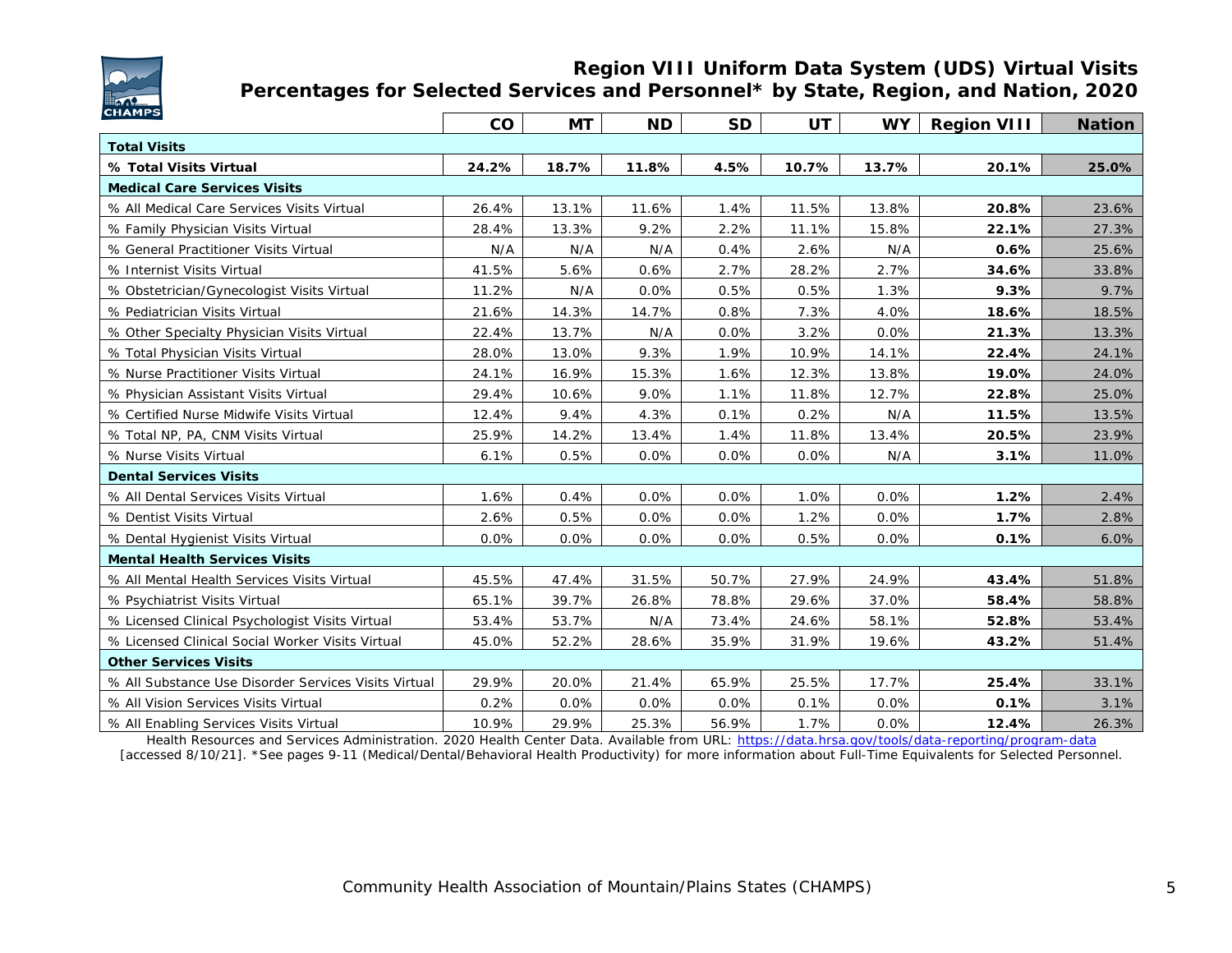

#### **Region VIII Uniform Data System (UDS) Patients, 2016-2020**

| <b>The Street</b><br><b>CHAMPS</b>               |         |           | Change     |           | Change     |           | Change     |           | Change      | Change      |
|--------------------------------------------------|---------|-----------|------------|-----------|------------|-----------|------------|-----------|-------------|-------------|
|                                                  | 2016    | 2017      | $'16 - 17$ | 2018      | $'17 - 18$ | 2019      | $'18 - 19$ | 2020      | $'19 - '20$ | $'16 - '20$ |
| <b>Patients</b>                                  |         |           |            |           |            |           |            |           |             |             |
| <b>Total Patients</b>                            | 979,601 | 1,031,654 | 5.3%       | 1,059,935 | 2.7%       | 1,098,902 | 3.7%       | 1,049,552 | $-4.5%$     | 7.1%        |
| <b>Patients by Services Received</b>             |         |           |            |           |            |           |            |           |             |             |
| Medical Care Services Patients                   | 868,293 | 910,724   | 4.9%       | 936,206   | 2.8%       | 972,706   | 3.9%       | 933,228   | $-4.1%$     | 7.5%        |
| <b>Dental Services Patients</b>                  | 214,049 | 235,410   | 10.0%      | 244,974   | 4.1%       | 249,144   | 1.7%       | 214,645   | $-13.8%$    | 0.3%        |
| Mental Health Services Patients                  | 85,584  | 99,186    | 15.9%      | 115,279   | 16.2%      | 128,917   | 11.8%      | 134,612   | 4.4%        | 57.3%       |
| Substance Use Disorder Services Patients         | 2,243   | 4,181     | 86.4%      | 5,534     | 32.4%      | 12,610    | 127.9%     | 10,051    | $-20.3%$    | 348.1%      |
| Vision Services Patients                         | 7,063   | 9,682     | 37.1%      | 11,093    | 14.6%      | 10,740    | $-3.2%$    | 8,852     | $-17.6%$    | 25.3%       |
| <b>Enabling Services Patients</b>                | 121,554 | 131,646   | 8.3%       | 133,060   | 1.1%       | 137,356   | 3.2%       | 113,607   | $-17.3%$    | $-6.5%$     |
| Patients by Special/Vulnerable Population Groups |         |           |            |           |            |           |            |           |             |             |
| Agricultural Worker/Dependent Patients           | 28,023  | 27,459    | $-2.0%$    | 27,336    | $-0.4%$    | 24,570    | $-10.1%$   | 20,739    | $-15.6%$    | $-26.0%$    |
| <b>Homeless Patients</b>                         | 58,413  | 52,759    | $-9.7%$    | 50,540    | $-4.2%$    | 50,805    | 0.5%       | 42,556    | $-16.2%$    | $-27.1%$    |
| School Based Health Center Patients              | 39,567  | 42,319    | 7.0%       | 44,471    | 5.1%       | 42,638    | $-4.1%$    | 35,495    | $-16.8%$    | $-10.3%$    |
| <b>Veteran Patients</b>                          | 17,918  | 19,164    | 7.0%       | 20,190    | 5.4%       | 21,205    | 5.0%       | 19,697    | $-7.1%$     | 9.9%        |
| Pts. Served In/Near Public Housing Site*         | 20,389  | 47,582    | 133.4%     | 45,338    | $-4.7%$    | 50,170    | 10.7%      | 46,421    | $-7.5%$     | 127.7%      |
| LOTE <sup>*</sup> * Patients                     | 229,504 | 249,832   | 8.9%       | 255,645   | 2.3%       | 268,437   | 5.0%       | 249,979   | $-6.9%$     | 8.9%        |
| Patients by Insurance Status and Income Level    |         |           |            |           |            |           |            |           |             |             |
| <b>Uninsured Patients</b>                        | 271,555 | 276,784   | 1.9%       | 293,833   | 6.2%       | 300,773   | 2.4%       | 269,191   | $-10.5%$    | $-0.9%$     |
| Regular Medicaid (Title XIX) Patients            | 421,444 | 443,697   | 5.3%       | 428,578   | $-3.4%$    | 425,195   | $-0.8%$    | 404,328   | $-4.9%$     | $-4.1%$     |
| Medicare (Title XVIII) Patients                  | 86,824  | 94,761    | 9.1%       | 99,914    | 5.4%       | 108,405   | 8.5%       | 109,743   | 1.2%        | 26.4%       |
| Private Insurance Patients                       | 176,760 | 195,142   | 10.4%      | 208,348   | 6.8%       | 235,023   | 12.8%      | 243,541   | 3.6%        | 37.8%       |
| Patients at 100% and Below FPL^                  | 498,634 | 510,670   | 2.4%       | 522,651   | 2.3%       | 523,110   | 0.1%       | 469,007   | $-10.3%$    | $-5.9%$     |
| Patients at 101-200% FPL^                        | 180,589 | 183,223   | 1.5%       | 196,248   | 7.1%       | 220,785   | 12.5%      | 203,517   | $-7.8%$     | 12.7%       |
| Patients above 200% FPL^                         | 70,016  | 73,190    | 4.5%       | 86,809    | 18.6%      | 92,982    | 7.1%       | 93,855    | 0.9%        | 34.0%       |
| Patients by Age and Sex Assigned at Birth        |         |           |            |           |            |           |            |           |             |             |
| Patients Aged Under 18                           | 313,410 | 324,140   | 3.4%       | 327,479   | 1.0%       | 335,502   | 2.4%       | 281,460   | $-16.1%$    | $-10.2%$    |
| Patients Aged 18-64                              | 589,353 | 620,949   | 5.4%       | 638,347   | 2.8%       | 660,233   | 3.4%       | 663,091   | 0.4%        | 12.5%       |
| Patients Aged 65+                                | 76,838  | 86,565    | 12.7%      | 94,109    | 8.7%       | 103,167   | 9.6%       | 105,001   | 1.8%        | 36.7%       |
| <b>Total Male Patients</b>                       | 433,067 | 457,498   | 5.6%       | 469,286   | 2.6%       | 486,109   | 3.6%       | 464,209   | $-4.5%$     | 7.2%        |
| <b>Total Female Patients</b>                     | 546,534 | 574,156   | 5.1%       | 590,649   | 2.9%       | 612,793   | 3.7%       | 585,343   | $-4.5%$     | 7.1%        |

Health Resources and Services Administration. 2020 Health Center Data. Available from URL: <https://data.hrsa.gov/tools/data-reporting/program-data> [accessed 8/10/21]. \*Patients served at health center in or immediately accessible to public housing. \*\*Patients best served in a Language Other Than English.

^Federal Poverty Level.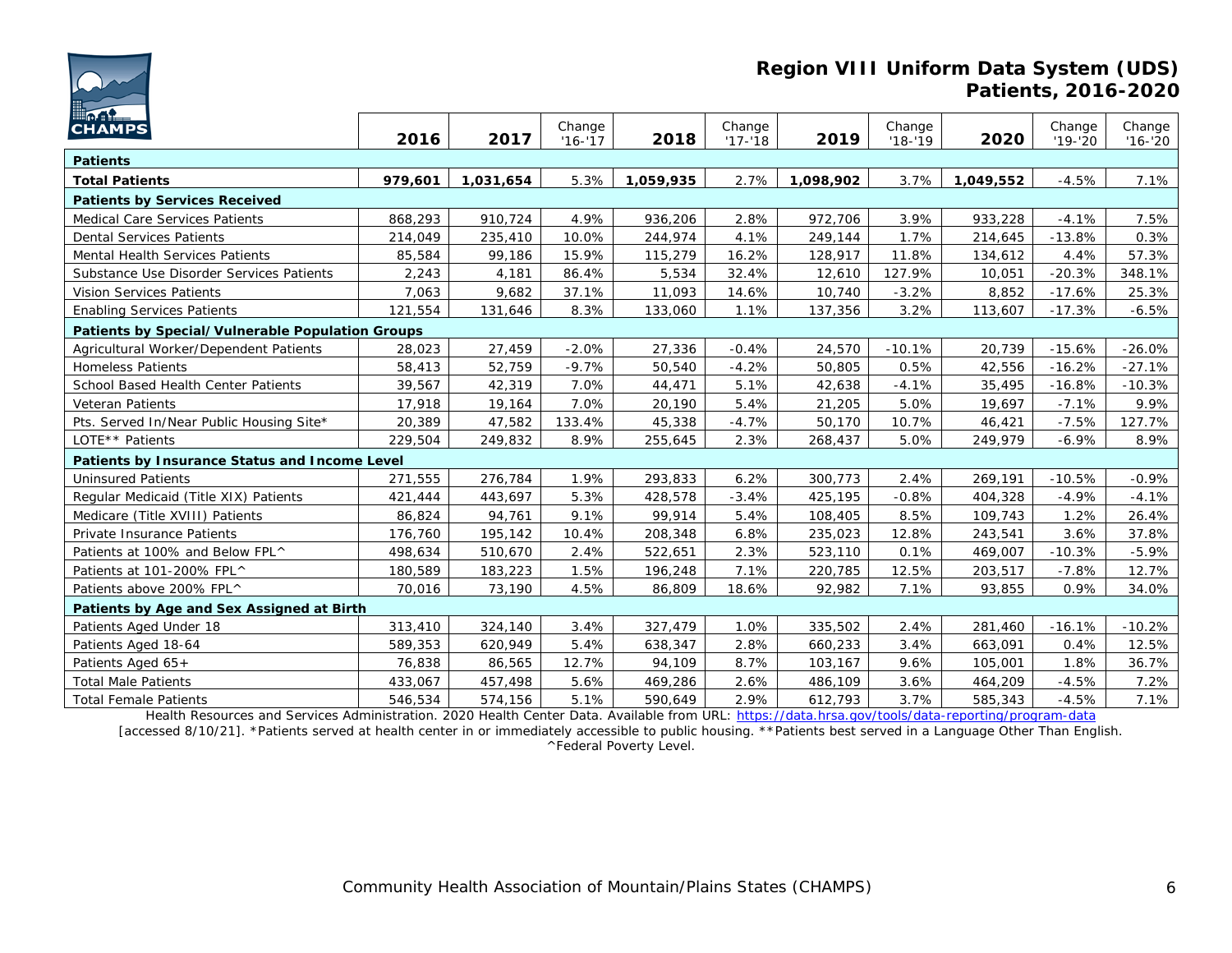

#### **Region VIII Uniform Data System (UDS) Patients, Breakdown by State, Region, and Nation, 2020**

| <b>CHAMPS</b>                                    | co      | <b>MT</b> | <b>ND</b> | <b>SD</b> | <b>UT</b> | <b>WY</b> | <b>Region VIII</b> | <b>Nation</b> |
|--------------------------------------------------|---------|-----------|-----------|-----------|-----------|-----------|--------------------|---------------|
| <b>Patients</b>                                  |         |           |           |           |           |           |                    |               |
| <b>Total Patients</b>                            | 641,375 | 107,849   | 32,613    | 80,455    | 155,265   | 31,995    | 1,049,552          | 28,590,897    |
| <b>Patients by Services Received</b>             |         |           |           |           |           |           |                    |               |
| <b>Medical Care Services Patients</b>            | 585,634 | 88,657    | 22,661    | 70,865    | 135,676   | 29,735    | 933,228            | 24,529,374    |
| <b>Dental Services Patients</b>                  | 136,363 | 25,236    | 12,602    | 13,123    | 24,705    | 2,616     | 214,645            | 5,155,619     |
| Mental Health Services Patients                  | 102,727 | 14,892    | 1,502     | 3,608     | 9,848     | 2,035     | 134,612            | 2,512,287     |
| Substance Use Disorder Services Patients         | 5,909   | 2,073     | 392       | 343       | 1,037     | 297       | 10,051             | 294,645       |
| <b>Vision Services Patients</b>                  | 4,190   | 60        | 945       | 56        | 3,583     | 18        | 8,852              | 612,163       |
| <b>Enabling Services Patients</b>                | 86,530  | 10,474    | 2,251     | 803       | 11,426    | 2,123     | 113,607            | 2,085,916     |
| Patients by Special/Vulnerable Population Groups |         |           |           |           |           |           |                    |               |
| Agricultural Worker/Dependent Patients           | 13,126  | 3,056     | 182       | 330       | 3,904     | 141       | 20,739             | 977,744       |
| <b>Homeless Patients</b>                         | 28,429  | 3,724     | 957       | 1,497     | 5,905     | 2,044     | 42,556             | 1,287,854     |
| School Based Health Center Patients              | 20,638  | 2,282     | 0         | 2,031     | 10,419    | 125       | 35,495             | 658,551       |
| <b>Veteran Patients</b>                          | 8,405   | 4,930     | 882       | 2,293     | 1,461     | 1,726     | 19,697             | 376,634       |
| Patients Served In/Near Public Housing Site*     | 40,237  | 6,184     | $\Omega$  | $\Omega$  | $\Omega$  | $\Omega$  | 46,421             | 5,187,617     |
| LOTE Patients**                                  | 177,248 | 2,472     | 4,118     | 7,529     | 57,514    | 1,098     | 249,979            | 6,968,664     |
| Patients by Insurance Status and Income Level    |         |           |           |           |           |           |                    |               |
| <b>Uninsured Patients</b>                        | 140,208 | 20,438    | 8,379     | 17,005    | 74,182    | 8.979     | 269,191            | 6,239,691     |
| Regular Medicaid (Title XIX) Patients            | 310,528 | 36,435    | 9,651     | 12,780    | 29,118    | 5,816     | 404,328            | 13,125,290    |
| Medicare (Title XVIII) Patients                  | 58,627  | 19,336    | 4,176     | 12,041    | 10,466    | 5,097     | 109,743            | 2,973,398     |
| Private Insurance Patients                       | 116,007 | 30,892    | 10,403    | 34,233    | 39,965    | 12,041    | 243,541            | 5,878,077     |
| Patients at 100% and Below FPL^                  | 318,710 | 34,555    | 9,207     | 15,410    | 78,267    | 12,858    | 469,007            | 13, 167, 692  |
| Patients at 101-200% FPL^                        | 125,055 | 22,682    | 4,445     | 13,453    | 31,057    | 6,825     | 203,517            | 4,394,497     |
| Patients above 200% FPL^                         | 45,646  | 17,845    | 5,805     | 9,535     | 8,947     | 6,077     | 93,855             | 1,817,132     |
| Patients by Age and Sex Assigned at Birth        |         |           |           |           |           |           |                    |               |
| Patients Aged Under 18                           | 182,643 | 18,027    | 8,416     | 23,809    | 41,086    | 7,479     | 281,460            | 7,872,249     |
| Patients Aged 18-64                              | 404,376 | 72,912    | 20,197    | 44,314    | 101,161   | 20,131    | 663,091            | 17,786,985    |
| Patients Aged 65+                                | 54,356  | 16,910    | 4,000     | 12,332    | 13,018    | 4,385     | 105,001            | 2,931,663     |
| <b>Total Male Patients</b>                       | 281,163 | 49,425    | 15,263    | 36,507    | 67,964    | 13,887    | 464,209            | 12,141,320    |
| <b>Total Female Patients</b>                     | 360,212 | 58,424    | 17,350    | 43,948    | 87,301    | 18,108    | 585,343            | 16,449,577    |

Health Resources and Services Administration. 2020 Health Center Data. Available from URL: <https://data.hrsa.gov/tools/data-reporting/program-data>

[accessed 8/10/21]. \*Patients served at health center in or immediately accessible to public housing.

\*\*Patients best served in a Language Other Than English. ^Federal Poverty Level.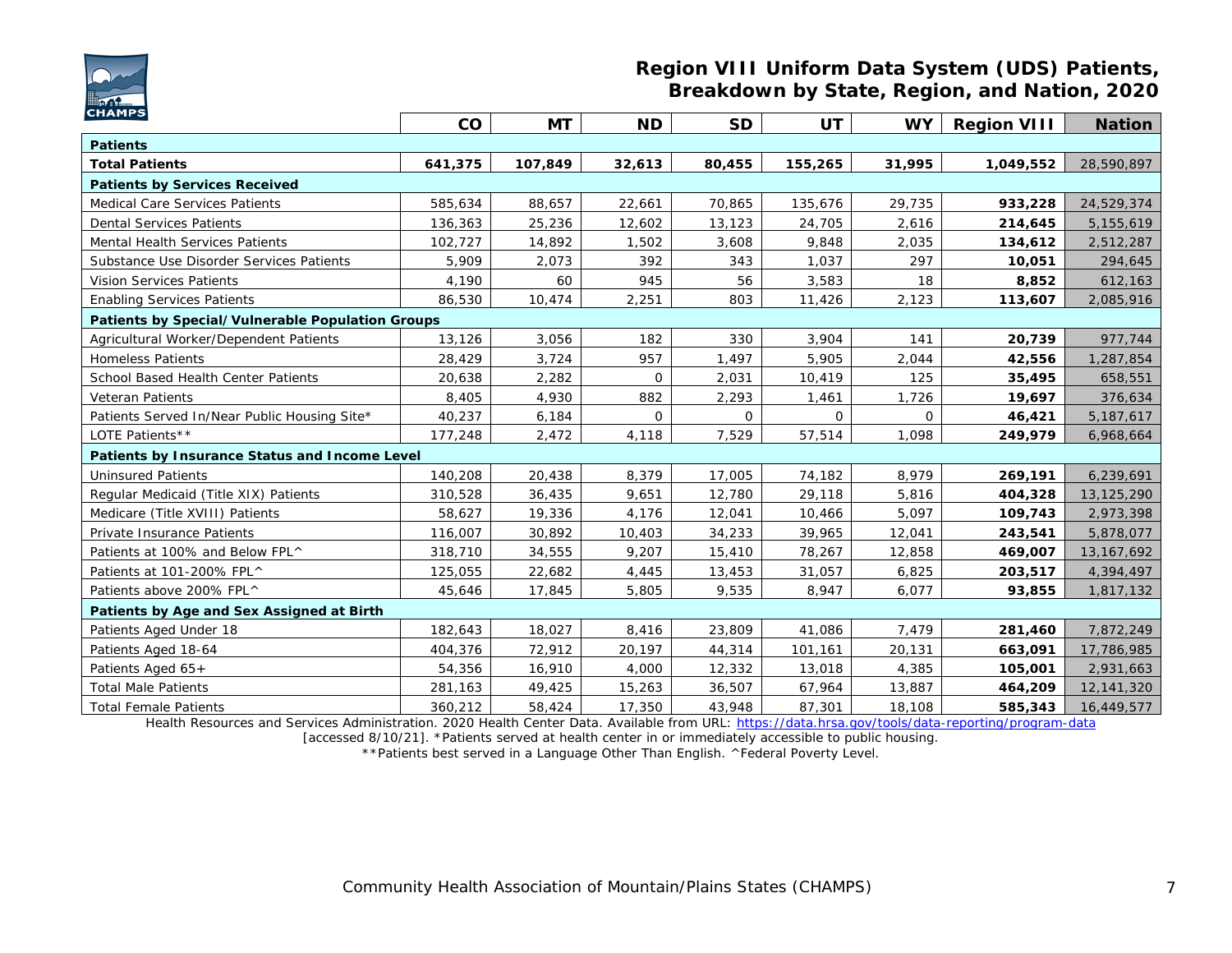

#### **Region VIII Uniform Data System (UDS) Patients, Percentages by State, Region, and Nation, 2020**

| <b>CHAMPS</b>                                                     |           |           |           |           |           |           |                    |               |
|-------------------------------------------------------------------|-----------|-----------|-----------|-----------|-----------|-----------|--------------------|---------------|
|                                                                   | <b>CO</b> | <b>MT</b> | <b>ND</b> | <b>SD</b> | <b>UT</b> | <b>WY</b> | <b>Region VIII</b> | <b>Nation</b> |
| <b>Patients</b>                                                   |           |           |           |           |           |           |                    |               |
| All Patients as % of RVIII Patients                               | 61.1%     | 10.3%     | 3.1%      | 7.7%      | 14.8%     | 3.0%      | 100.0%             | N/A           |
| <b>Patients by Services Received</b>                              |           |           |           |           |           |           |                    |               |
| Medical Care Services Patients as % of All Patients               | 91.3%     | 82.2%     | 69.5%     | 88.1%     | 87.4%     | 92.9%     | 88.9%              | 85.8%         |
| Dental Services Patients as % of All Patients                     | 21.3%     | 23.4%     | 38.6%     | 16.3%     | 15.9%     | 8.2%      | 20.5%              | 18.0%         |
| Mental Health Services Patients as % of All Patients              | 16.0%     | 13.8%     | 4.6%      | 4.5%      | 6.3%      | 6.4%      | 12.8%              | 8.8%          |
| Substance Use Disorder Services Patients as % of All Patients     | 0.9%      | 1.9%      | 1.2%      | 0.4%      | 0.7%      | 0.9%      | 1.0%               | 1.0%          |
| Vision Services Patients as % of All Patients                     | 0.7%      | 0.1%      | 2.9%      | 0.1%      | 2.3%      | 0.1%      | 0.8%               | 2.1%          |
| Enabling Services Patients as % of All Patients                   | 13.5%     | 9.7%      | 6.9%      | 1.0%      | 7.4%      | 6.6%      | 10.8%              | 7.3%          |
| Patients by Special/Vulnerable Population Groups                  |           |           |           |           |           |           |                    |               |
| Agricultural Worker/Dependent Patients as % of All Patients       | 2.0%      | 2.8%      | 0.6%      | 0.4%      | 2.5%      | 0.4%      | 2.0%               | 3.4%          |
| Homeless Patients as % of All Patients                            | 4.4%      | 3.5%      | 2.9%      | 1.9%      | 3.8%      | 6.4%      | 4.1%               | 4.5%          |
| School Based Health Center Patients as % of All Patients          | 3.2%      | 2.1%      | 0.0%      | 2.5%      | 6.7%      | 0.4%      | 3.4%               | 2.3%          |
| Veteran Patients as % of All Patients                             | 1.3%      | 4.6%      | 2.7%      | 2.9%      | 0.9%      | 5.4%      | 1.9%               | 1.3%          |
| Patients Served In/Near Public Housing Site* as % of All Patients | 6.3%      | 5.7%      | 0.0%      | 0.0%      | 0.0%      | 0.0%      | 4.4%               | 18.1%         |
| LOTE Patients** as % of All Patients                              | 27.6%     | 2.3%      | 12.6%     | 9.4%      | 37.0%     | 3.4%      | 23.8%              | 24.4%         |
| Patients by Insurance Status and Income Level                     |           |           |           |           |           |           |                    |               |
| Uninsured Patients as % of All Patients                           | 21.9%     | 19.0%     | 25.7%     | 21.1%     | 47.8%     | 28.1%     | 25.6%              | 21.8%         |
| Regular Medicaid (Title XIX) Patients as % of All Patients        | 48.4%     | 33.8%     | 29.6%     | 15.9%     | 18.8%     | 18.2%     | 38.5%              | 45.9%         |
| Medicare (Title XVIII) Patients as % of All Patients              | 9.1%      | 17.9%     | 12.8%     | 15.0%     | 6.7%      | 15.9%     | 10.5%              | 10.4%         |
| Private Insurance Patients as % of All Patients                   | 18.1%     | 28.6%     | 31.9%     | 42.5%     | 25.7%     | 37.6%     | 23.2%              | 20.6%         |
| Patients at 100% and Below FPL^ as % of All Patients              | 49.7%     | 32.0%     | 28.2%     | 19.2%     | 50.4%     | 40.2%     | 44.7%              | 46.1%         |
| Patients at 101-200% FPL^ as % of All Patients                    | 19.5%     | 21.0%     | 13.6%     | 16.7%     | 20.0%     | 21.3%     | 19.4%              | 15.4%         |
| Patients above 200% FPL^ as % of All Patients                     | 7.1%      | 16.5%     | 17.8%     | 11.9%     | 5.8%      | 19.0%     | 8.9%               | 6.4%          |
| Patients by Age and Sex Assigned at Birth                         |           |           |           |           |           |           |                    |               |
| Patients Aged Under 18 as % of All Patients                       | 28.5%     | 16.7%     | 25.8%     | 29.6%     | 26.5%     | 23.4%     | 26.8%              | 27.5%         |
| Patients Aged 18-64 as % of All Patients                          | 63.0%     | 67.6%     | 61.9%     | 55.1%     | 65.2%     | 62.9%     | 63.2%              | 62.2%         |
| Patients Aged 65+ as % of All Patients                            | 8.5%      | 15.7%     | 12.3%     | 15.3%     | 8.4%      | 13.7%     | 10.0%              | 10.3%         |
| Total Male Patients as % of All Patients                          | 43.8%     | 45.8%     | 46.8%     | 45.4%     | 43.8%     | 43.4%     | 44.2%              | 42.5%         |
| Total Female Patients as % of All Patients                        | 56.2%     | 54.2%     | 53.2%     | 54.6%     | 56.2%     | 56.6%     | 55.8%              | 57.5%         |

Health Resources and Services Administration. 2020 Health Center Data. Available from URL: <https://data.hrsa.gov/tools/data-reporting/program-data>

[accessed 8/10/21]. \*Patients served at health center in or immediately accessible to public housing. \*\*Patients best served in a Language Other Than English. ^Federal Poverty Level.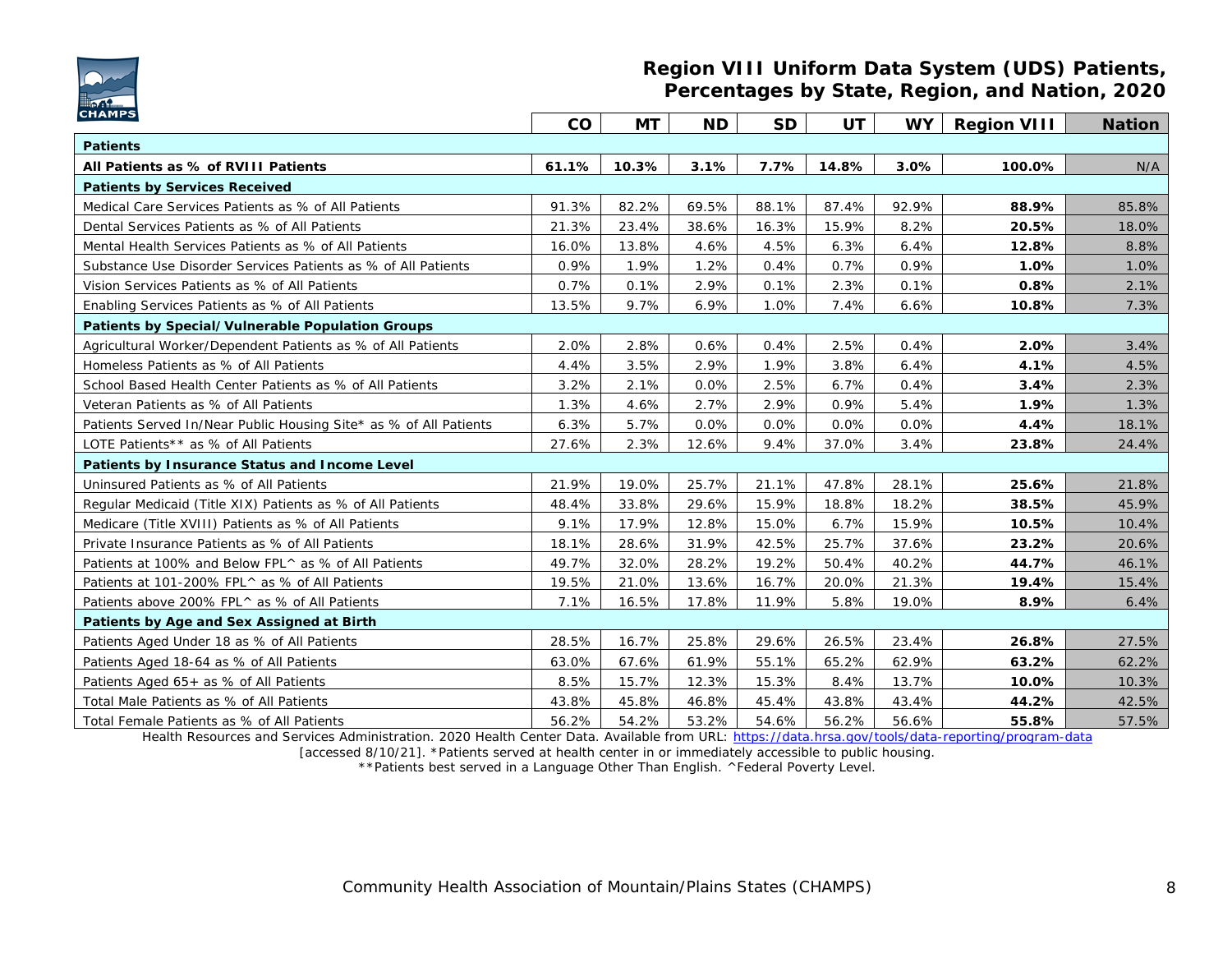

### **Region VIII Uniform Data System (UDS) Medical/Dental/Behavioral Health Productivity (Visits per FTE^), Region VIII/National Comparison, 2018-2020**

| <b>Decision</b><br><b>CHAMPS</b>                  | 2018<br><b>Region VIII</b><br>Visits/FTE | 2018<br><b>National</b><br><b>Visits/FTE</b> | 2019<br><b>Region VIII</b><br>Visits/FTE | 2019<br><b>National</b><br>Visits/FTE | 2020<br><b>Region VIII</b><br>Visits/FTE | 2020<br><b>National</b><br><b>Visits/FTE</b> | Region<br>VII<br>Change<br>$'19 - '20$ | National<br>Change<br>$'19 - '20$ |  |  |
|---------------------------------------------------|------------------------------------------|----------------------------------------------|------------------------------------------|---------------------------------------|------------------------------------------|----------------------------------------------|----------------------------------------|-----------------------------------|--|--|
| <b>Medical Personnel Productivity: Physicians</b> |                                          |                                              |                                          |                                       |                                          |                                              |                                        |                                   |  |  |
| <b>Family Physicians</b>                          | 2,447.6                                  | 2,900.4                                      | 2,437.5                                  | 2,834.5                               | 2,295.7                                  | 2,709.5                                      | $-5.8%$                                | $-4.4%$                           |  |  |
| <b>General Practitioners</b>                      | 1,781.8                                  | 3,001.2                                      | 2,254.0                                  | 3,035.3                               | 1,950.6                                  | 2,699.4                                      | $-13.5%$                               | $-11.1%$                          |  |  |
| <b>Internists</b>                                 | 1,810.9                                  | 2,831.6                                      | 1,873.9                                  | 2,848.0                               | 1.927.9                                  | 2,741.0                                      | 2.9%                                   | $-3.8%$                           |  |  |
| Obstetrician/Gynecologists                        | 1,679.5                                  | 2,727.6                                      | 1,839.0                                  | 2,708.3                               | 1,798.9                                  | 2,607.9                                      | $-2.2%$                                | $-3.7%$                           |  |  |
| Pediatricians                                     | 2,601.6                                  | 3,141.3                                      | 2,843.2                                  | 3,146.8                               | 2,398.3                                  | 2,675.9                                      | $-15.6%$                               | $-15.0%$                          |  |  |
| <b>Other Specialty Physicians</b>                 | 3,135.3                                  | 3,561.2                                      | 2,026.3                                  | 3,246.1                               | 1,266.5                                  | 2,985.2                                      | $-37.5%$                               | $-8.0%$                           |  |  |
| Total Physicians                                  | 2,368.8                                  | 2,955.4                                      | 2,379.4                                  | 2,918.2                               | 2,202.4                                  | 2,709.2                                      | $-7.4%$                                | $-7.2%$                           |  |  |
| Medical Personnel Productivity: NPs, PAs, CNMs    |                                          |                                              |                                          |                                       |                                          |                                              |                                        |                                   |  |  |
| <b>Nurse Practitioners</b>                        | 2,211.7                                  | 2,504.0                                      | 2,216.7                                  | 2,515.3                               | 2,028.0                                  | 2,376.7                                      | $-8.5%$                                | $-5.5%$                           |  |  |
| Physician Assistants                              | 2,599.9                                  | 2,790.8                                      | 2,591.3                                  | 2,815.5                               | 2,436.0                                  | 2,700.7                                      | $-6.0%$                                | $-4.1%$                           |  |  |
| <b>Certified Nurse Midwives</b>                   | 2,481.2                                  | 2,134.9                                      | 2,745.9                                  | 2,165.3                               | 2,383.0                                  | 2,020.6                                      | $-13.2%$                               | $-6.7%$                           |  |  |
| Total NPs, PAs, CNMs                              | 2,412.9                                  | 2,552.3                                      | 2,416.3                                  | 2,566.7                               | 2,230.5                                  | 2,434.1                                      | $-7.7%$                                | $-5.2%$                           |  |  |
| <b>Medical Personnel Productivity: Nurses</b>     |                                          |                                              |                                          |                                       |                                          |                                              |                                        |                                   |  |  |
| <b>Nurses</b>                                     | 138.1                                    | 150.6                                        | 134.8                                    | 143.4                                 | 111.7                                    | 115.7                                        | $-17.1%$                               | $-19.3%$                          |  |  |
| <b>Dental Personnel Productivity</b>              |                                          |                                              |                                          |                                       |                                          |                                              |                                        |                                   |  |  |
| Dentists                                          | 1,985.2                                  | 2,630.2                                      | 1,976.3                                  | 2,624.3                               | 1,407.5                                  | 1,928.3                                      | $-28.8%$                               | $-26.5%$                          |  |  |
| Dental Hygienists                                 | 1,143.7                                  | 1,150.6                                      | 1,097.7                                  | 1,144.8                               | 905.2                                    | 769.8                                        | $-17.5%$                               | $-47.0%$                          |  |  |
| Mental/Behavioral Health Personnel Productivity   |                                          |                                              |                                          |                                       |                                          |                                              |                                        |                                   |  |  |
| Psychiatrists                                     | ,429.4                                   | 2,100.5                                      | 1,121.7                                  | 2,083.5                               | 1,234.7                                  | 2,204.9                                      | 10.1%                                  | 5.8%                              |  |  |
| Licensed Clinical Psychologists                   | 891.1                                    | 1,099.4                                      | 832.3                                    | ,089.1                                | 1,051.6                                  | 1,115.3                                      | 26.4%                                  | 2.4%                              |  |  |
| Licensed Clinical Social Workers                  | 867.7                                    | 879.7                                        | 895.4                                    | 917.6                                 | 892.5                                    | 952.2                                        | $-0.3%$                                | 3.8%                              |  |  |
| SUD* Services Personnel                           | 875.7                                    | 849.0                                        | 1,043.8                                  | 866.4                                 | 1,037.1                                  | 725.7                                        | $-0.6%$                                | $-16.2%$                          |  |  |

Health Resources and Services Administration. 2020 Health Center Data. Available from URL: <https://data.hrsa.gov/tools/data-reporting/program-data> [accessed 8/10/21]. \*Substance Use Disorder. ^Visits=Sum of Clinic Visits and Virtual Visits for 2019 and 2020; FTE=Full Time Equivalent.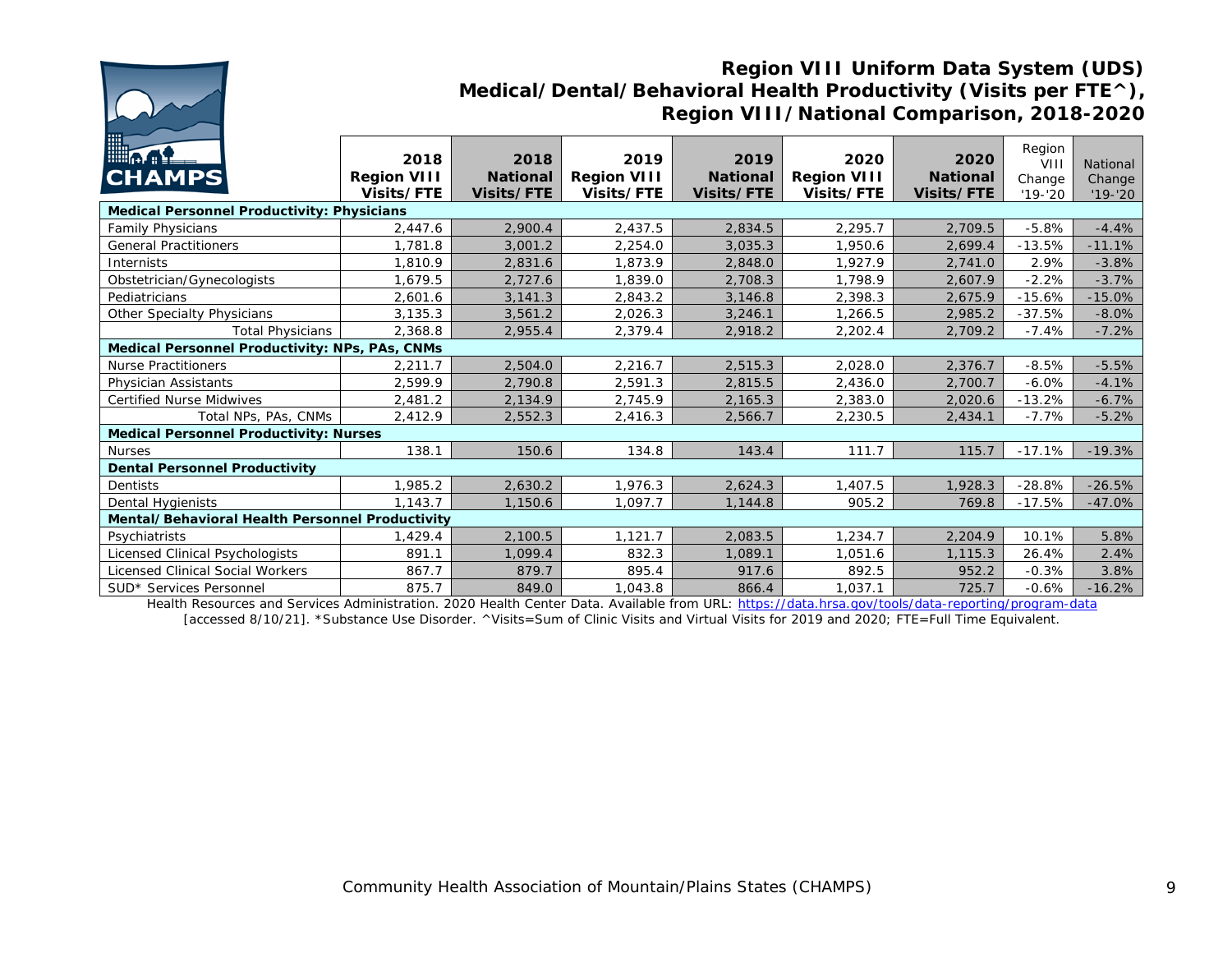

## **Region VIII Uniform Data System (UDS) Medical/Dental/Behavioral Health Productivity (Visits per FTE^), by State, Region, and Nation, Part I, 2020**

| <b>Letter</b>                                     |            |               | co         |            |               | <b>MT</b>  | <b>ND</b> |               |         | <b>SD</b>  |               |            |
|---------------------------------------------------|------------|---------------|------------|------------|---------------|------------|-----------|---------------|---------|------------|---------------|------------|
| <b>CHAMPS</b>                                     |            |               | Visits/    |            |               | Visits/    |           |               | Visits/ |            |               | Visits/    |
|                                                   | <b>FTE</b> | <b>Visits</b> | <b>FTE</b> | <b>FTE</b> | <b>Visits</b> | <b>FTE</b> | FTE.      | <b>Visits</b> | FTE.    | <b>FTE</b> | <b>Visits</b> | <b>FTE</b> |
| <b>Medical Personnel Productivity: Physicians</b> |            |               |            |            |               |            |           |               |         |            |               |            |
| <b>Family Physicians</b>                          | 214.9      | 506,792       | 2,358.3    | 49.3       | 108,243       | 2,195.2    | 6.4       | 15,592        | 2,432.4 | 15.9       | 30,629        | 1,932.4    |
| <b>General Practitioners</b>                      | 0.0        | $\Omega$      | N/A        | 0.0        | 8             | N/A        | 0.0       | $\Omega$      | N/A     | 0.8        | 1,338         | 1,784.0    |
| Internists                                        | 45.9       | 89,317        | .945.9     | 2.2        | 4,041         | 1.862.2    | 0.2       | 178           | 988.9   | 7.3        | 13,774        | 1,881.7    |
| Obstetrician/Gynecologists                        | 15.6       | 30,875        | ,974.1     | 0.0        | 134           | N/A        | 0.0       | 51            | .700.0  | 2.5        | 2,877         | 1,146.2    |
| Pediatricians                                     | 48.5       | 121,280       | 2,503.2    | 2.7        | 3,412         | 1,249.8    | 0.8       | 435           | 580.0   | 5.9        | 14,139        | 2,392.4    |
| Other Specialty Physicians                        | 19.9       | 24,340        | ,221.3     | 1.4        | 2,589         | 1,836.2    | 0.0       | $\Omega$      | N/A     | 0.0        | 80            | N/A        |
| <b>Total Physicians</b>                           | 344.8      | 772,604       | 2,240.6    | 55.6       | 118,427       | 2,129.2    | 7.4       | 16,256        | 2,205.7 | 32.3       | 62,837        | 1,943.0    |
| Medical Personnel Productivity: NPs, PAs, CNMs    |            |               |            |            |               |            |           |               |         |            |               |            |
| <b>Nurse Practitioners</b>                        | 191.5      | 435,692       | 2,274.7    | 48.3       | 73,712        | 1,525.2    | 23.0      | 33,806        | 1,469.2 | 43.6       | 67,174        | 1,542.5    |
| Physician Assistants                              | 196.1      | 527,641       | 2.690.7    | 32.1       | 54,883        | 1,709.2    | 7.1       | 12.066        | 1,701.8 | 24.4       | 37,637        | 1,541.9    |
| <b>Certified Nurse Midwives</b>                   | 28.6       | 72,737        | 2,545.0    | 1.1        | 1,621         | 1,473.6    | 1.0       | 1,107         | 1,107.0 | 0.8        | 1,174         | 1,467.5    |
| Total NPs, PAs, CNMs                              | 416.2      | 1,036,070     | 2,489.2    | 81.5       | 130,216       | 1,597.0    | 31.1      | 46.979        | 1.510.6 | 68.8       | 105,985       | 1,541.4    |
| <b>Medical Personnel Productivity: Nurses</b>     |            |               |            |            |               |            |           |               |         |            |               |            |
| <b>Nurses</b>                                     | 308.6      | 37,900        | 122.8      | 132.7      | 10,472        | 78.9       | 46.3      | 3,915         | 84.5    | 119.9      | 21,848        | 182.2      |
| <b>Dental Personnel Productivity</b>              |            |               |            |            |               |            |           |               |         |            |               |            |
| Dentists                                          | 124.9      | 173,236       | ,386.6     | 26.6       | 37,002        | 1,392.1    | 13.5      | 19,550        | 1,451.4 | 13.5       | 18,476        | ,366.6     |
| Dental Hygienists                                 | 105.4      | 109,549       | ,039.8     | 20.6       | 14,486        | 702.5      | 10.7      | 5,952         | 556.8   | 11.3       | 7,022         | 622.5      |
| Mental/Behavioral Health Personnel Productivity   |            |               |            |            |               |            |           |               |         |            |               |            |
| Psychiatrists                                     | 8.7        | 10,159        | 1.171.7    | 1.6        | 2,701         | 1,720.4    | 0.1       | 198           | 1,800.0 | 0.6        | 1,295         | 2,232.8    |
| Licensed Clinical Psychologists                   | 29.4       | 34,865        | ,185.9     | 5.2        | 4,032         | 782.9      | 0.0       | $\Omega$      | N/A     | 2.0        | 1,258         | 629.0      |
| <b>Licensed Clinical Social Workers</b>           | 109.6      | 104,063       | 949.9      | 32.0       | 28,057        | 876.2      | 4.5       | 3,617         | 798.5   | 6.4        | 4.327         | 677.2      |
| SUD* Services Personnel                           | 20.4       | 17,811        | 871.4      | 13.6       | 19,838        | 1,460.8    | 2.7       | 2,629         | 988.3   | 1.2        | 1,214         | 1,011.7    |

Health Resources and Services Administration. 2020 Health Center Data. Available from URL: <https://data.hrsa.gov/tools/data-reporting/program-data> [accessed 8/10/21]. \*Substance Use Disorder. ^Visits=Sum of Clinic Visits and Virtual Visits; FTE=Full Time Equivalent.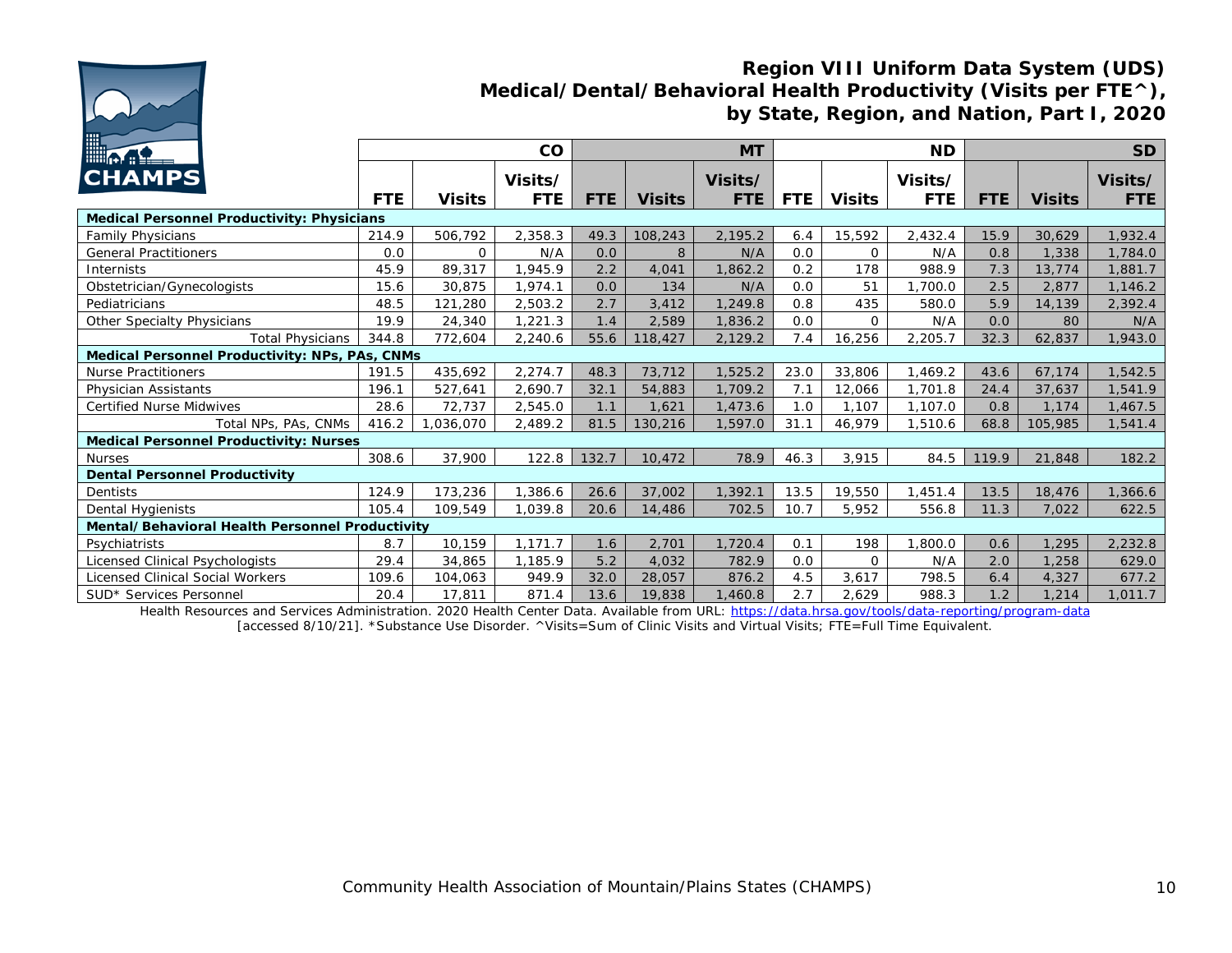

### **Region VIII Uniform Data System (UDS) Medical/Dental/Behavioral Health Productivity (Visits per FTE^), by State, Region, and Nation, Part II, 2020**

| <b>Hinder</b>                                     |            |               | UT         |      |               | <b>WY</b>  |            |          | <b>Region VIII</b> | <b>Nation</b> |            |            |
|---------------------------------------------------|------------|---------------|------------|------|---------------|------------|------------|----------|--------------------|---------------|------------|------------|
| <b>CHAMPS</b>                                     |            |               | Visits/    |      |               | Visits/    |            |          | Visits/            |               |            | Visits/    |
|                                                   | <b>FTE</b> | <b>Visits</b> | <b>FTE</b> | FTE  | <b>Visits</b> | <b>FTE</b> | <b>FTE</b> | Visits   | <b>FTE</b>         | <b>FTE</b>    | Visits     | <b>FTE</b> |
| <b>Medical Personnel Productivity: Physicians</b> |            |               |            |      |               |            |            |          |                    |               |            |            |
| <b>Family Physicians</b>                          | 44.2       | 108,852       | 2,464.9    | 18.3 | 30,937        | 1,689.6    | 348.9      | 801,045  | 2,295.7            | 6,610.2       | 17,910,579 | 2,709.5    |
| <b>General Practitioners</b>                      | 0.0        | 195           | 4,875.0    | 0.0  | $\Omega$      | N/A        | 0.8        | 1,541    | 1,950.6            | 514.9         | 1,389,847  | 2,699.4    |
| <b>Internists</b>                                 | 0.8        | ,530          | 1,888.9    | 0.8  | 1,397         | 1,746.3    | 57.2       | 110,237  | 1,927.9            | 2,124.7       | 5,823,863  | 2,741.0    |
| Obstetrician/Gynecologists                        | 1.8        | 2,591         | 1,408.2    | 1.0  | 1,285         | 1,285.0    | 21.0       | 37,813   | 1,798.9            | 1,317.3       | 3,435,288  | 2,607.9    |
| Pediatricians                                     | 2.0        | 6.192         | 3,050.2    | 1.5  | 1,796         | 1,173.9    | 61.4       | 147,254  | 2,398.3            | 3,125.1       | 8,362,429  | 2,675.9    |
| Other Specialty Physicians                        | 0.2        | 308           | 1,339.1    | 0.0  | 27            | 1,350.0    | 21.6       | 27,344   | 1,266.5            | 625.1         | 1,866,109  | 2,985.2    |
| <b>Total Physicians</b>                           | 49.1       | 119,668       | 2,436.7    | 21.7 | 35,442        | 1,636.3    | 510.9      | ,125,234 | 2,202.4            | 14,317.3      | 38,788,115 | 2,709.2    |
| Medical Personnel Productivity: NPs, PAs, CNMs    |            |               |            |      |               |            |            |          |                    |               |            |            |
| <b>Nurse Practitioners</b>                        | 36.4       | 88,674        | 2,437.4    | 15.1 | 26,714        | 1,773.8    | 357.9      | 725,772  | 2,028.0            | 11,086.1      | 26,348,052 | 2,376.7    |
| Physician Assistants                              | 58.5       | 50,839        | 2,579.8    | 9.6  | 15,308        | 1,601.3    | 327.7      | 798,374  | 2,436.0            | 3,478.7       | 9,394,940  | 2,700.7    |
| Certified Nurse Midwives                          | 2.1        | 3,429         | 1.617.5    | 0.0  | $\Omega$      | N/A        | 33.6       | 80,068   | 2,383.0            | 704.6         | 1,423,675  | 2,020.6    |
| Total NPs, PAs, CNMs                              | 97.0       | 242,942       | 2,505.3    | 24.6 | 42,022        | 1,706.8    | 719.2      | 604,214, | 2,230.5            | 15,269.4      | 37,166,667 | 2,434.1    |
| <b>Medical Personnel Productivity: Nurses</b>     |            |               |            |      |               |            |            |          |                    |               |            |            |
| <b>Nurses</b>                                     | 37.4       | ,393          | 37.3       | 31.1 | $\Omega$      | N/A        | 675.9      | 75,528   | 111.7              | 19,784.3      | 2,289,665  | 115.7      |
| <b>Dental Personnel Productivity</b>              |            |               |            |      |               |            |            |          |                    |               |            |            |
| Dentists                                          | 33.0       | 49,717        | 1,505.7    | 3.3  | 4,321         | 1,329.5    | 214.8      | 302,302  | 1,407.5            | 4,872.9       | 9,396,228  | 1,928.3    |
| Dental Hygienists                                 | 19.0       | 13,948        | 735.3      | 1.5  | 1,483         | 1,002.0    | 168.4      | 152,440  | 905.2              | 2,485.5       | 1,913,390  | 769.8      |
| Mental/Behavioral Health Personnel Productivity   |            |               |            |      |               |            |            |          |                    |               |            |            |
| Psychiatrists                                     | 0.8        | ,245          | ,575.9     | 1.0  | 108           | 108.0      | 12.7       | 15,706   | 1,234.7            | 913.2         | 2,013,569  | 2,204.9    |
| Licensed Clinical Psychologists                   | 2.7        | ,762          | 652.6      | 0.6  | 43            | 67.2       | 39.9       | 41,960   | 051.6              | 972.2         | 1,084,255  | 1,115.3    |
| Licensed Clinical Social Workers                  | 24.9       | 18,644        | 749.7      | 7.0  | 5,831         | 833.0      | 184.4      | 164,539  | 892.5              | 4,944.7       | 4,708,400  | 952.2      |
| SUD* Services Personnel                           | 4.9        | 2,662         | 548.9      | 1.6  | 1,820         | 1,137.5    | 44.3       | 45,974   | 1,037.1            | 2,325.3       | 1,687,348  | 725.7      |

Health Resources and Services Administration. 2020 Health Center Data. Available from URL: <https://data.hrsa.gov/tools/data-reporting/program-data> [accessed 8/10/21]. \*Substance Use Disorder. ^Visits=Sum of Clinic Visits and Virtual Visits; FTE=Full Time Equivalent.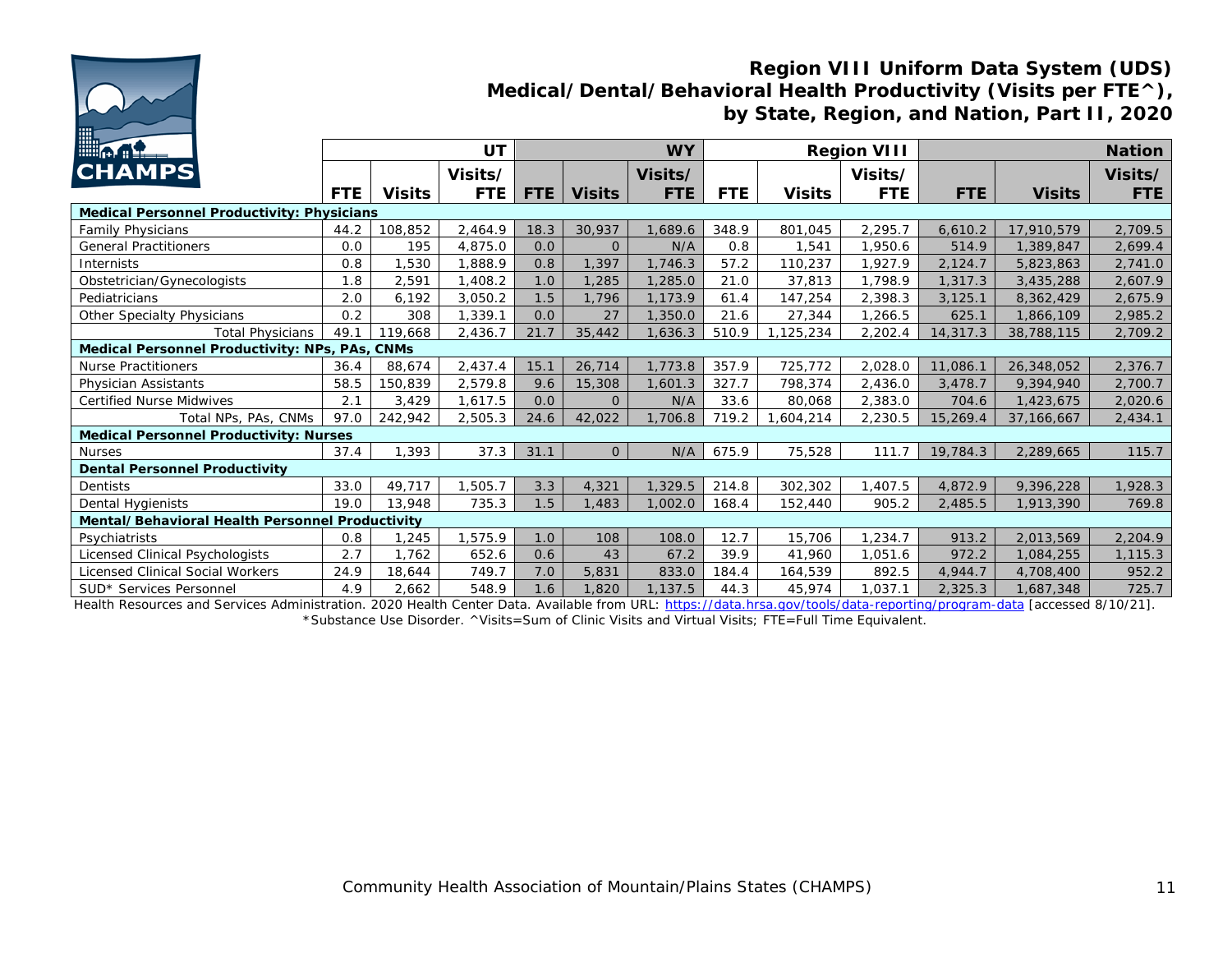| +1 II |
|-------|

### **Region VIII UDS Financial Performance, Region VIII/National Comparison, 2018-2020**

| $\overline{\phantom{a}}$<br><b>In AP</b><br><b>CHAMPS</b>                                                                                         | 2018<br><b>Region VIII</b> | 2018<br>National | 2019<br><b>Region VIII</b> | 2019<br><b>National</b> | 2020<br><b>Region VIII</b> | 2020<br><b>National</b> | Region<br>VIII<br>Change<br>$'19 - '20$ | National<br>Change<br>$'19 - '20$ |
|---------------------------------------------------------------------------------------------------------------------------------------------------|----------------------------|------------------|----------------------------|-------------------------|----------------------------|-------------------------|-----------------------------------------|-----------------------------------|
| Selected Health Center Program Total Costs                                                                                                        |                            |                  |                            |                         |                            |                         |                                         |                                   |
| Health Center Service Grant Expenditures                                                                                                          | \$221,015,243              | \$4,718,365,832  | \$231,647,355              | \$4,929,883,133         | \$223,177,781              | \$4,734,433,643         | $-3.7%$                                 | $-4.0%$                           |
| Total Accrued Costs (Excluding Donations)                                                                                                         | \$1,030,132,240            | \$28,100,675,862 | \$1,120,951,511            | \$31,161,368,639        | \$1,185,119,767            | \$33,074,410,001        | 5.7%                                    | 6.1%                              |
| <b>Total Number of Patients</b>                                                                                                                   | 1,059,935                  | 28,379,680       | 1,098,902                  | 29,836,613              | 1,049,552                  | 28,590,897              | $-4.5%$                                 | $-4.2%$                           |
| TOTAL COST PER PATIENT                                                                                                                            | \$971.88                   | \$990.17         | \$1,020.07                 | \$1,044.40              | \$1,129.17                 | \$1,156.82              | 10.7%                                   | 10.8%                             |
| Selected Factors Relating to Health Center Program Total Costs*                                                                                   |                            |                  |                            |                         |                            |                         |                                         |                                   |
| Special Populations (SPs), Language, and Location                                                                                                 |                            |                  |                            |                         |                            |                         |                                         |                                   |
| SPs** as % of Total Patients                                                                                                                      | 7.3%                       | 8.5%             | 6.9%                       | 8.3%                    | 6.0%                       | 7.9%                    | $-0.8%$                                 | $-0.4%$                           |
| LOTE*** Patients as % of Total Patients                                                                                                           | 24.1%                      | 23.6%            | 24.4%                      | 24.7%                   | 23.8%                      | 24.4%                   | $-0.6%$                                 | $-0.3%$                           |
| % of Awardees Considered Rural^                                                                                                                   | 62.3%                      | 44.9%            | 57.4%                      | 42.2%                   | 58.3%                      | 42.0%                   | 1.0%                                    | $-0.2%$                           |
| Medical Services Accrued Costs and Patients (costs are after allocation of facility and non-clinical support services, and exclude lab and x-ray) |                            |                  |                            |                         |                            |                         |                                         |                                   |
| Medical Cost per Medical Patient                                                                                                                  | \$601                      | \$623            | \$604                      | \$647                   | \$663                      | \$704                   | 9.8%                                    | 8.8%                              |
| Medical Cost per Non-Nursing Medical Visit                                                                                                        | \$200                      | \$200            | \$202                      | \$206                   | \$227                      | \$227                   | 12.3%                                   | 10.3%                             |
| Medical Cost as % of Total Cost                                                                                                                   | 36.1%                      | 34.5%            | 34.5%                      | 33.9%                   | 52.2%                      | 52.2%                   | 17.7%                                   | 18.3%                             |
| Medical Patients as % of Total Patients                                                                                                           | 88.3%                      | 84.0%            | 88.5%                      | 83.9%                   | 88.9%                      | 85.8%                   | 0.4%                                    | 1.9%                              |
| Comprehensive Services Accrued Costs and Patients (costs are before allocation of facility and non-clinical support services)                     |                            |                  |                            |                         |                            |                         |                                         |                                   |
| Dental Cost per Dental Patient                                                                                                                    | \$379                      | \$363            | \$405                      | \$373                   | \$447                      | \$433                   | 10.2%                                   | 16.0%                             |
| Dental Cost per Dental Visit                                                                                                                      | \$153                      | \$141            | \$162                      | \$145                   | \$211                      | \$197                   | 29.8%                                   | 35.9%                             |
| Dental Cost as % of Total Cost                                                                                                                    | 9.0%                       | 8.3%             | 9.0%                       | 8.0%                    | 8.1%                       | 6.7%                    | $-0.9%$                                 | $-1.3%$                           |
| Dental Patients as % of Total Patients                                                                                                            | 23.1%                      | 22.6%            | 22.7%                      | 22.5%                   | 20.5%                      | 18.0%                   | $-2.2%$                                 | $-4.5%$                           |
| Mental Health (MH) Cost per MH Patient                                                                                                            | \$278                      | \$574            | \$305                      | \$581                   | \$325                      | \$656                   | 6.3%                                    | 12.8%                             |
| MH Cost per MH Visit                                                                                                                              | \$105                      | \$120            | \$117                      | \$123                   | \$110                      | \$117                   | $-6.0%$                                 | $-4.6%$                           |
| MH Cost as % of Total Cost                                                                                                                        | 3.1%                       | 4.6%             | 3.5%                       | 4.8%                    | 3.7%                       | 5.0%                    | 0.2%                                    | 0.2%                              |
| MH Patients as % of Total Patients                                                                                                                | 10.9%                      | 7.9%             | 11.7%                      | 8.7%                    | 12.8%                      | 8.8%                    | 1.1%                                    | 0.1%                              |
| SUD <sup>+</sup> Cost per SUD Patient                                                                                                             | \$599                      | \$706            | \$439                      | \$636                   | \$568                      | \$779                   | 29.4%                                   | 22.5%                             |
| SUD <sup>+</sup> Cost per SUD Visit                                                                                                               | \$131                      | \$106            | \$121                      | \$112                   | \$124                      | \$136                   | 3.1%                                    | 21.5%                             |
| SUD <sup>+</sup> Cost as % of Total Cost                                                                                                          | 0.3%                       | 0.6%             | 0.5%                       | 0.7%                    | 0.5%                       | 0.7%                    | 0.0%                                    | 0.0%                              |
| SUD <sup>+</sup> Patients as % of Total Patients                                                                                                  | 0.5%                       | 0.8%             | 1.1%                       | 1.1%                    | 1.0%                       | 1.0%                    | $-0.2%$                                 | $-0.1%$                           |
| Enabling Cost per Enabling Patient                                                                                                                | \$430                      | \$522            | \$477                      | \$563                   | \$595                      | \$729                   | 24.7%                                   | 29.5%                             |
| Enabling Cost per Enabling Visit                                                                                                                  | \$201                      | \$208            | \$225                      | \$231                   | \$243                      | \$264                   | 7.9%                                    | 14.5%                             |
| Enabling Cost as % of Total Cost                                                                                                                  | 5.5%                       | 4.8%             | 5.8%                       | 4.7%                    | 5.7%                       | 4.6%                    | $-0.1%$                                 | $-0.1%$                           |
| Enabling Patients as % of Total Patients                                                                                                          | 12.6%                      | 9.1%             | 12.5%                      | 8.7%                    | 10.8%                      | 7.3%                    | $-1.7%$                                 | $-1.4%$                           |
| Visits, Patients, and Income <sup>++</sup>                                                                                                        |                            |                  |                            |                         |                            |                         |                                         |                                   |
| Visits per Patient                                                                                                                                | 3.93                       | 4.08             | 3.95                       | 4.12                    | 3.83                       | 3.99                    | $-3.0%$                                 | $-2.9%$                           |
| Patients per Staff FTE+++                                                                                                                         | 114.14                     | 120.18           | 113.30                     | 117.99                  | 107.64                     | 112.12                  | $-5.0%$                                 | $-5.0%$                           |
| Income per Patient                                                                                                                                | \$998.90                   | \$1,010.92       | \$1,033.19                 | \$1,053.49              | \$1,158.99                 | \$1,206.73              | 12.2%                                   | 14.5%                             |
| Income per Staff FTE+++                                                                                                                           | \$114,010.88               | \$121,488.59     | \$117,063.97               | \$124,304.92            | \$124,754.21               | \$135,293.41            | 6.6%                                    | 8.8%                              |
| Health Center Grants as % of All Income                                                                                                           | 20.9%                      | 16.4%            | 20.4%                      | 15.7%                   | 18.3%                      | 13.7%                   | $-2.1%$                                 | $-2.0%$                           |

Health Resources and Services Administration. 2020 Health Center Data. Available from URL: <https://data.hrsa.gov/tools/data-reporting/program-data> [accessed 8/10/21].

\*See page 3 for 2020 Awardees, Staffing, Visits, and Income figures; see page 6 for 2020 Patients figures.

\*\*Agricultural Worker/Dependent Patients and Homeless Patients. \*\*\*Patients best served in a Language Other Than English.

^From BPHC's State UDS Summary Reports. +Substance Use Disorder. ++Collected patient-related revenue plus other revenues. +++Full Time Equivalent.

*Community Health Association of Mountain/Plains States (CHAMPS)* 12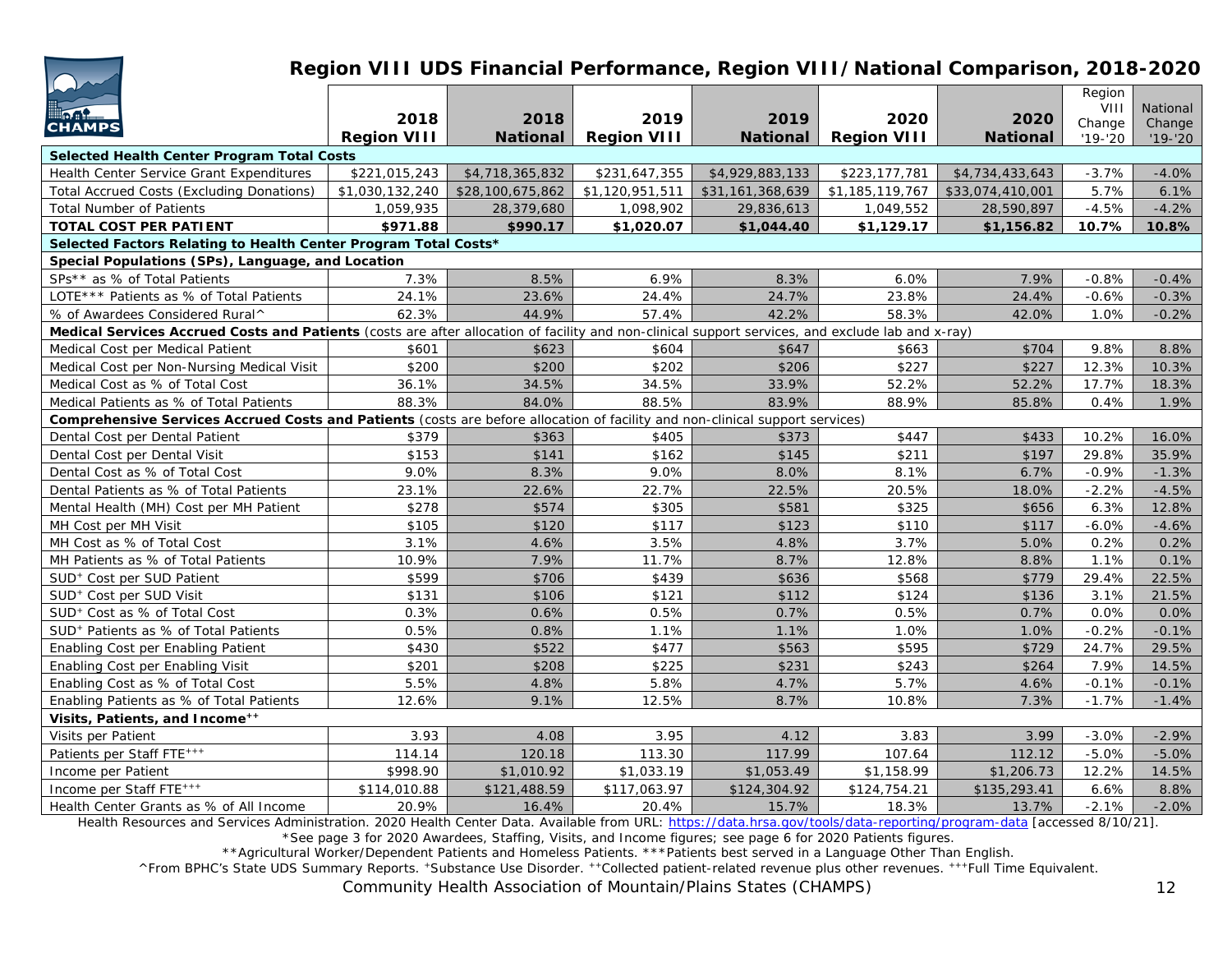

### **Region VIII UDS Financial Performance, Region VIII Breakdown by State and Region, 2020**

| <b>CHAMPS</b>                                                                                                                                     |                 |                 |                        |              |                        |              | Region          |  |  |  |
|---------------------------------------------------------------------------------------------------------------------------------------------------|-----------------|-----------------|------------------------|--------------|------------------------|--------------|-----------------|--|--|--|
|                                                                                                                                                   | CO <sup>x</sup> | MT <sup>x</sup> | <b>ND</b> <sup>x</sup> | <b>SD</b>    | <b>UT</b> <sup>x</sup> | <b>WY</b>    | VIII            |  |  |  |
| Selected Health Center Program Total Costs                                                                                                        |                 |                 |                        |              |                        |              |                 |  |  |  |
| <b>Total Health Center Cluster Cost</b>                                                                                                           | \$107,497,468   | \$39,172,412    | \$11,351,529           | \$18,090,416 | \$38,843,736           | \$8,222,220  | \$223,177,781   |  |  |  |
| <b>Total Cost</b>                                                                                                                                 | \$704,345,465   | \$164,526,658   | \$43,556,557           | \$69,424,766 | \$165,471,798          | \$37,794,523 | \$1,185,119,767 |  |  |  |
| <b>Total Number of Patients</b>                                                                                                                   | 641,375         | 107,849         | 32,613                 | 80,455       | 155,265                | 31,995       | 1,049,552       |  |  |  |
| TOTAL ACCRUED COST PER PATIENT                                                                                                                    | \$1,098.18      | \$1,525.53      | \$1,335.56             | \$862.90     | \$1,065.74             | \$1,181.26   | \$1,129.17      |  |  |  |
| Selected Factors Relating to Health Center Program Total Costs*                                                                                   |                 |                 |                        |              |                        |              |                 |  |  |  |
| Special Populations, Language, and Location                                                                                                       |                 |                 |                        |              |                        |              |                 |  |  |  |
| Special Populations** as % of Total Patients                                                                                                      | 6.5%            | 6.3%            | 3.5%                   | 2.3%         | 6.3%                   | 6.8%         | 6.0%            |  |  |  |
| LOTE *** Patients as % of Total Patients                                                                                                          | 27.6%           | 2.3%            | 12.6%                  | 9.4%         | 37.0%                  | 3.4%         | 23.8%           |  |  |  |
| % of Awardees Considered Rural^                                                                                                                   | 47.4%           | 92.9%           | 50.0%                  | 50.0%        | 53.8%                  | 33.3%        | 58.3%           |  |  |  |
| Medical Services Accrued Costs and Patients (costs are after allocation of facility and non-clinical support services, and exclude lab and x-ray) |                 |                 |                        |              |                        |              |                 |  |  |  |
| Medical Cost per Medical Patient                                                                                                                  | \$665           | \$801           | \$860                  | \$611        | \$549                  | \$726        | \$663           |  |  |  |
| Medical Cost per Non-Nursing Medical Visit                                                                                                        | \$215           | \$286           | \$308                  | \$256        | \$205                  | \$279        | \$227           |  |  |  |
| Medical Cost as % of Total Cost                                                                                                                   | 55.3%           | 43.2%           | 44.8%                  | 62.4%        | 45.0%                  | 57.1%        | 52.2%           |  |  |  |
| Medical Patients as % of Total Patients                                                                                                           | 91.3%           | 82.2%           | 69.5%                  | 88.1%        | 87.4%                  | 92.9%        | 88.9%           |  |  |  |
| Comprehensive Services Accrued Costs and Patients (costs are before allocation of facility and non-clinical support services)                     |                 |                 |                        |              |                        |              |                 |  |  |  |
| Dental Cost per Dental Patient                                                                                                                    | \$405           | \$485           | \$363                  | \$497        | \$639                  | \$561        | \$447           |  |  |  |
| Dental Cost per Dental Visit                                                                                                                      | \$195           | \$238           | \$179                  | \$256        | \$248                  | \$253        | \$211           |  |  |  |
| Dental Cost as % of Total Cost                                                                                                                    | 7.8%            | 7.4%            | 10.5%                  | 9.4%         | 9.5%                   | 3.9%         | 8.1%            |  |  |  |
| Dental Patients as % of Total Patients                                                                                                            | 21.3%           | 23.4%           | 38.6%                  | 16.3%        | 15.9%                  | 8.2%         | 20.5%           |  |  |  |
| Mental Health Cost per Mental Health Patient                                                                                                      | \$243           | \$611           | \$680                  | \$332        | \$590                  | \$775        | \$325           |  |  |  |
| Mental Health Cost per Mental Health Visit                                                                                                        | \$98            | \$122           | \$126                  | \$106        | \$149                  | \$141        | \$110           |  |  |  |
| Mental Health Cost as % of Total Cost                                                                                                             | 3.5%            | 5.5%            | 2.3%                   | 1.7%         | 3.5%                   | 4.2%         | 3.7%            |  |  |  |
| Mental Health Patients as % of Total Patients                                                                                                     | 16.0%           | 13.8%           | 4.6%                   | 4.5%         | 6.3%                   | 6.4%         | 12.8%           |  |  |  |
| SUD <sup>+</sup> Cost per SUD Patient                                                                                                             | \$294           | \$1,219         | \$1,386                | \$300        | \$448                  | \$1,132      | \$568           |  |  |  |
| SUD <sup>+</sup> Cost per SUD Visit                                                                                                               | \$98            | \$127           | \$207                  | \$85         | \$175                  | \$185        | \$124           |  |  |  |
| SUD <sup>+</sup> Cost as % of Total Cost                                                                                                          | 0.2%            | 1.5%            | 1.2%                   | 0.1%         | 0.3%                   | 0.9%         | 0.5%            |  |  |  |
| SUD <sup>+</sup> Patients as % of Total Patients                                                                                                  | 0.9%            | 1.9%            | 1.2%                   | 0.4%         | 0.7%                   | 0.9%         | 1.0%            |  |  |  |
| Enabling Cost per Enabling Patient                                                                                                                | \$551           | \$668           | \$993                  | \$2,004      | \$712                  | \$441        | \$595           |  |  |  |
| Enabling Cost per Enabling Visit                                                                                                                  | \$220           | \$330           | \$195                  | \$743        | \$352                  | \$226        | \$243           |  |  |  |
| Enabling Cost as % of Total Cost                                                                                                                  | 6.8%            | 4.3%            | 5.1%                   | 2.3%         | 4.9%                   | 2.5%         | 5.7%            |  |  |  |
| Enabling Patients as % of Total Patients                                                                                                          | 13.5%           | 9.7%            | 6.9%                   | 1.0%         | 7.4%                   | 6.6%         | 10.8%           |  |  |  |
| Visits, Patients, and Income <sup>++</sup>                                                                                                        |                 |                 |                        |              |                        |              |                 |  |  |  |
| Visits per Patient                                                                                                                                | 4.10            | 3.96            | 3.62                   | 2.87         | 3.28                   | 3.14         | 3.83            |  |  |  |
| Patients per Staff FTE+++                                                                                                                         | 109.79          | 85.01           | 95.05                  | 125.84       | 113.61                 | 109.94       | 107.64          |  |  |  |
| Income per Patient                                                                                                                                | \$1,089.65      | \$1,774.26      | \$1,428.79             | \$846.51     | \$1,111.24             | \$1,217.49   | \$1,158.99      |  |  |  |
| Income per Staff FTE+++                                                                                                                           | \$119,635.71    | \$150,831.71    | \$135,804.14           | \$106,524.25 | \$126,243.11           | \$133,847.37 | \$124,754.21    |  |  |  |
| Health Center Grants as % of All Income                                                                                                           | 15.4%           | 20.5%           | 24.4%                  | 26.6%        | 22.5%                  | 21.1%        | 18.3%           |  |  |  |

Health Resources and Services Administration. 2020 Health Center Data. Available from URL: <https://data.hrsa.gov/tools/data-reporting/program-data>

[accessed 8/10/21]. \*See page 3 for 2020 Awardees, Staffing, Visits, and Income figures; see page 6 for 2020 Patients figures.

\*\*Agricultural Worker/Dependent Patients and Homeless Patients. \*\*\*Patients best served in a Language Other Than English. ^From BPHC's State UDS Summary Reports. +Substance Use Disorder. ++Collected patient-related revenue plus other revenues. +++Full Time Equivalent. \*Medicaid-expansion states (full or partial).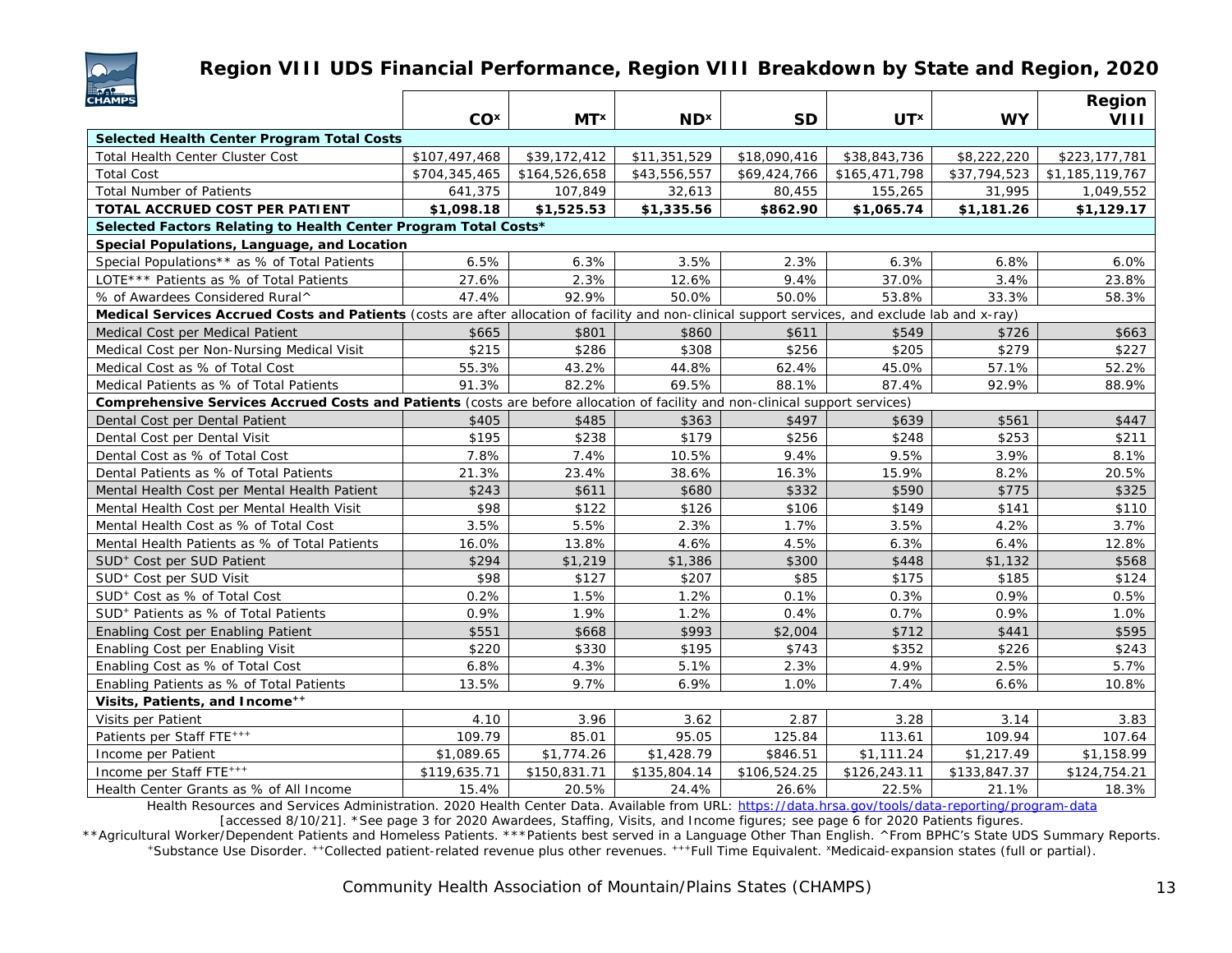

### **Region VIII Uniform Data System (UDS) Selected Clinical Health Outcomes and Disparities Performance Measures\*, Region VIII/National Comparison, 2018-2020**

| <b>HAA1</b><br><b>CHAMPS</b>                                                                       | 2018<br>Region<br>VIII | 2018<br><b>National</b> | 2019<br>Region<br>VIII | 2019<br><b>National</b> | 2020<br>Region<br><b>VIII</b> | 2020<br><b>National</b> | Region<br><b>VIII</b><br>Change<br>$'19 - '20$ | National<br>Change<br>$'19 - '20$ |  |  |  |
|----------------------------------------------------------------------------------------------------|------------------------|-------------------------|------------------------|-------------------------|-------------------------------|-------------------------|------------------------------------------------|-----------------------------------|--|--|--|
| Diabetes (DM) - Patients 18-75 Diagnosed with Type I or Type II Diabetes, Most Recent Test Results |                        |                         |                        |                         |                               |                         |                                                |                                   |  |  |  |
| <b>Total Patients with Diabetes</b>                                                                | 78,663                 | 2,385,969               | 82,057                 | 2,521,656               | 81,907                        | 2,492,981               | $-0.2%$                                        | $-1.1%$                           |  |  |  |
| Diabetes Pts. as % of Est. Adult Med. Pts. 18-75**                                                 | UNK <sup>+</sup>       | 15.20%                  | UNK <sup>+</sup>       | 15.28%                  | UNK <sup>+</sup>              | 14.7%                   | UNK <sup>+</sup>                               | $-0.6%$                           |  |  |  |
| Est. % Patients Hba1c > 9% (uncontrolled)                                                          | 33.2%                  | 32.8%                   | 32.8%                  | 32.0%                   | 37.7%                         | 35.2%                   | 14.9%                                          | 3.2%                              |  |  |  |
| Race: Asian^                                                                                       | 2,098                  | 92,698                  | 2,066                  | 99,737                  | 1,974                         | 97,736                  | $-4.5%$                                        | $-2.0%$                           |  |  |  |
| Race: Native Hawaiian and Pacific Islander^                                                        | 373                    | 26,239                  | 405                    | 27,186                  | 335                           | 24,684                  | $-17.3%$                                       | $-9.2%$                           |  |  |  |
| Race: Black/African American^                                                                      | 4,455                  | 515,742                 | 4,430                  | 528,690                 | 4,411                         | 517,769                 | $-0.4%$                                        | $-2.1%$                           |  |  |  |
| Race: American Indian/Alaska Native^                                                               | 3,815                  | 28,577                  | 4,117                  | 31,575                  | 3,803                         | 32,217                  | $-7.6%$                                        | 2.0%                              |  |  |  |
| Race: White                                                                                        | 56,462                 | 1,368,363               | 58,647                 | 1,440,429               | 56,177                        | 1,437,886               | $-4.2%$                                        | $-0.2%$                           |  |  |  |
| Race: More than One Race^                                                                          | 1,434                  | 47,746                  | 1,169                  | 50,436                  | 2,629                         | 48,308                  | 124.9%                                         | $-4.2%$                           |  |  |  |
| Ethnicity: Hispanic/Latino/a (H/L)                                                                 | 35,379                 | 873,604                 | 36,659                 | 932,663                 | 36,823                        | 931,180                 | 0.4%                                           | $-0.2%$                           |  |  |  |
| Ethnicity: Non-Hispanic/Latino/a (H/L)                                                             | 41,249                 | 1,467,287               | 42,574                 | 1,529,085               | 42,815                        | 1,506,603               | 0.6%                                           | $-1.5%$                           |  |  |  |
| H/L DM Patients as % of DM Patients 18-75                                                          | 45.0%                  | 36.6%                   | 44.7%                  | 37.0%                   | 45.0%                         | 37.4%                   | 0.3%                                           | 0.4%                              |  |  |  |
| H/L Patients (ALL) as % of All Medical Patients                                                    | 44.4%                  | 41.6%                   | 44.2%                  | 42.1%                   | 42.3%                         | 40.8%                   | $-1.9%$                                        | $-1.3%$                           |  |  |  |
| Hypertension (HTN) - Patients 18-85 Diagnosed with Hypertension, Last Blood Pressure < 140/90      |                        |                         |                        |                         |                               |                         |                                                |                                   |  |  |  |
| <b>Total Hypertensive Patients</b>                                                                 | 149,060                | 4,497,051               | 157,377                | 4,820,688               | 157,867                       | 5,079,953               | 0.3%                                           | 5.4%                              |  |  |  |
| HTN Patients as % of Est. Adult Med. Pts. 18-85**                                                  | UNK <sup>+</sup>       | 27.57%                  | UNK <sup>+</sup>       | 28.17%                  | UNK <sup>+</sup>              | 28.9%                   | UNK <sup>+</sup>                               | 0.7%                              |  |  |  |
| Est. % Patients w/Controlled Blood Pressure                                                        | 65.6%                  | 63.3%                   | 65.9%                  | 64.6%                   | 59.0%                         | 57.2%                   | $-6.9%$                                        | $-7.4%$                           |  |  |  |
| Race: Asian^                                                                                       | 3,708                  | 167,242                 | 3,670                  | 178,408                 | 3,445                         | 182,295                 | $-6.1%$                                        | 2.2%                              |  |  |  |
| Race: Native Hawaiian and Pacific Islander^                                                        | 519                    | 33,483                  | 535                    | 34,208                  | 467                           | 33,711                  | $-12.7%$                                       | $-1.5%$                           |  |  |  |
| Race: Black/African American^                                                                      | 11,265                 | 1,107,260               | 11,117                 | 1,172,876               | 10,369                        | 1,227,254               | $-6.7%$                                        | 4.6%                              |  |  |  |
| Race: American Indian/Alaska Native^                                                               | 4,924                  | 45,689                  | 5,254                  | 50,643                  | 5,324                         | 53,272                  | 1.3%                                           | 5.2%                              |  |  |  |
| Race: White                                                                                        | 111,265                | 2,616,798               | 117,002                | 2,810,338               | 114,421                       | 2,975,864               | $-2.2%$                                        | 5.9%                              |  |  |  |
| Race: More than One Race^                                                                          | 2,159                  | 79,253                  | 1,845                  | 81,683                  | 4,118                         | 86,034                  | 123.2%                                         | 5.3%                              |  |  |  |
| Ethnicity: Hispanic/Latino/a (H/L)                                                                 | 49,223                 | 1,179,659               | 51,728                 | 1,275,492               | 50,900                        | 1,342,234               | $-1.6%$                                        | 5.2%                              |  |  |  |
| Ethnicity: Non-Hispanic/Latino/a (H/L)                                                             | 95,891                 | 3,237,096               | 100,303                | 3,445,901               | 101,981                       | 3,630,579               | 1.7%                                           | 5.4%                              |  |  |  |
| H/L HTN Patients as % of HTN Patients 18-85                                                        | 33.0%                  | 26.2%                   | 32.9%                  | 26.5%                   | 32.2%                         | 26.4%                   | $-0.6%$                                        | 0.0%                              |  |  |  |
| H/L Patients (ALL) as % of All Medical Patients                                                    | 44.4%                  | 41.6%                   | 44.2%                  | 42.1%                   | 42.3%                         | 40.8%                   | $-1.9%$                                        | $-1.3%$                           |  |  |  |

Health Resources and Services Administration. 2020 Health Center Data. Available from URL: <https://data.hrsa.gov/tools/data-reporting/program-data> [accessed

8/10/21]. \*Clinical data in BPHC's State and National Reports have been weighted to account for sites reporting through sampling instead of total patient population. \*\*From BPHC's State and National UDS Summary Reports. +Unknown: unable to extrapolate Region VIII percentage from state reports.

^2020 regional figures may be underrepresented due to data that cannot be calculated or that has been suppressed for confidentiality purposes.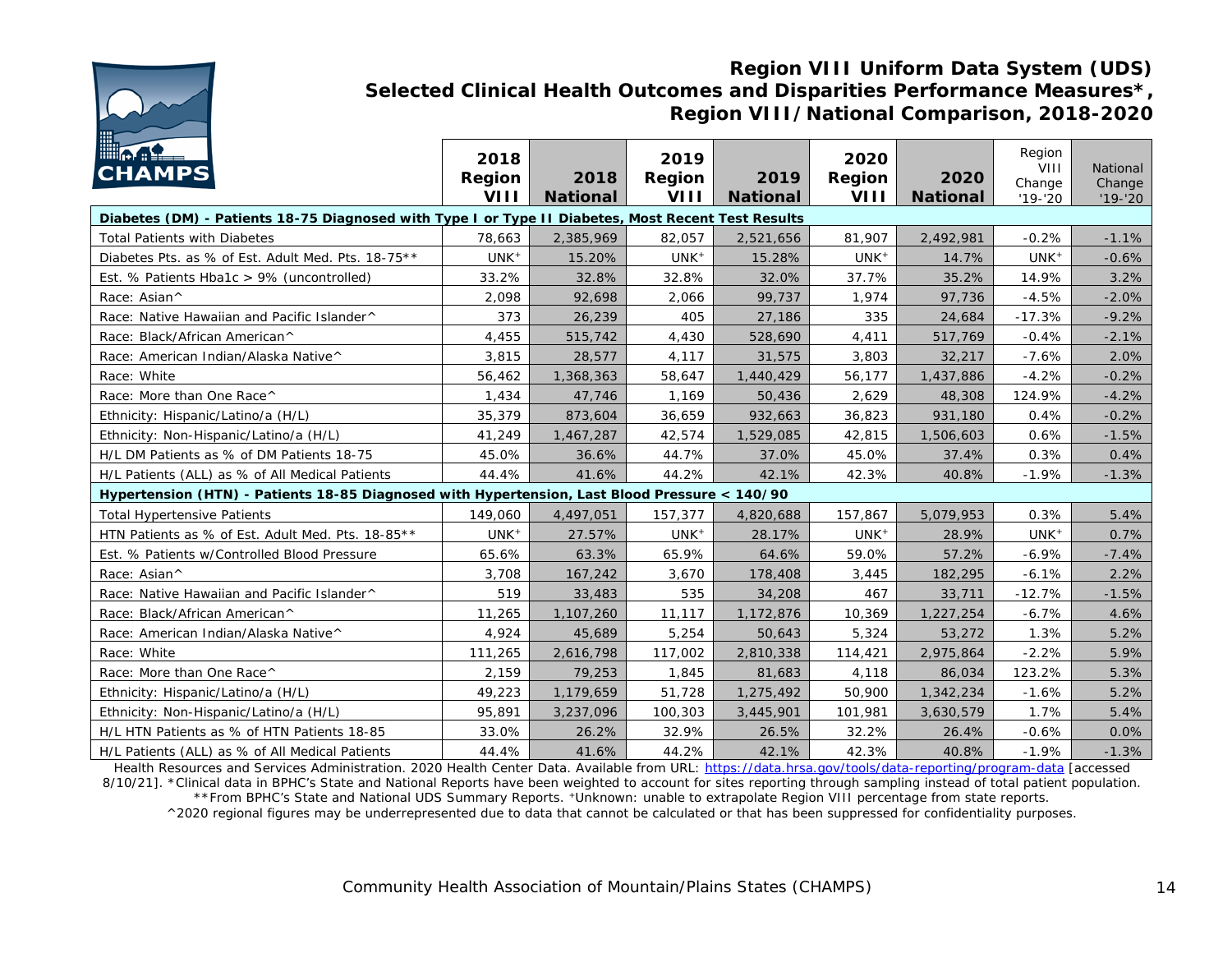

#### **Region VIII Uniform Data System (UDS) Selected Clinical Health Outcomes and Disparities Performance Measures\*, Region VIII Breakdown by State and Region, 2020**

| <b>CHAMPS</b>                                                                                      |        |           |           |           |           |           | Region           |  |  |  |
|----------------------------------------------------------------------------------------------------|--------|-----------|-----------|-----------|-----------|-----------|------------------|--|--|--|
|                                                                                                    | CO     | <b>MT</b> | <b>ND</b> | <b>SD</b> | <b>UT</b> | <b>WY</b> | VIII             |  |  |  |
| Diabetes (DM) - Patients 18-75 Diagnosed with Type I or Type II Diabetes, Most Recent Test Results |        |           |           |           |           |           |                  |  |  |  |
| <b>Total Patients with Diabetes</b>                                                                | 49,902 | 7,738     | 2,089     | 5,799     | 13,825    | 2,554     | 81,907           |  |  |  |
| DM Patients as % of Est. Adult Medical Patients 18-75**                                            | 12.4%  | 11.2%     | 13.2%     | 12.8%     | 14.4%     | 11.9%     | UNK <sup>+</sup> |  |  |  |
| Est. % Patients Hba1c > 9% (uncontrolled) or No Test                                               | 40.9%  | 30.0%     | 25.5%     | 27.4%     | 36.6%     | 37.9%     | 37.7%            |  |  |  |
| Race: Asian^                                                                                       | 1,393  | 66        | 165       | 198       | 129       | 23        | 1,974            |  |  |  |
| Race: Native Hawaiian and Pacific Islander^                                                        | 179    | $\Omega$  | $\Omega$  | $\Omega$  | 156       | $\Omega$  | 335              |  |  |  |
| Race: Black/African American^                                                                      | 3,725  | 58        | 211       | 180       | 169       | 68        | 4,411            |  |  |  |
| Race: American Indian/Alaska Native^                                                               | 904    | 712       | 119       | 514       | 1,471     | 83        | 3,803            |  |  |  |
| Race: White                                                                                        | 32,692 | 6,316     | 1,397     | 4,290     | 9,489     | 1,993     | 56,177           |  |  |  |
| Race: More than One Race^                                                                          | 1,835  | 128       | 20        | 19        | 595       | 32        | 2,629            |  |  |  |
| Ethnicity: Hispanic/Latino/a (H/L)                                                                 | 27,813 | 556       | 174       | 462       | 7,363     | 455       | 36,823           |  |  |  |
| Ethnicity: Non-Hispanic/Latino/a (H/L)                                                             | 20,735 | 6,961     | 1,871     | 5,047     | 6,167     | 2,034     | 42,815           |  |  |  |
| Race/Ethnicity: Unreported/Refused to Report                                                       | 1,354  | 221       | 44        | 290       | 295       | 65        | 2,269            |  |  |  |
| H/L DM Patients as % of DM Patients 18-75                                                          | 55.7%  | 7.2%      | 8.3%      | 8.0%      | 53.3%     | 17.8%     | 45.0%            |  |  |  |
| H/L Patients (ALL) as % of All Medical Patients                                                    | 51.5%  | 7.7%      | 8.4%      | 10.9%     | 53.8%     | 13.8%     | 42.3%            |  |  |  |
| Hypertension (HTN) - Patients 18-85 Diagnosed with Hypertension, Last Blood Pressure < 140/90      |        |           |           |           |           |           |                  |  |  |  |
| <b>Total Hypertensive Patients</b>                                                                 | 90.569 | 18,980    | 5,410     | 14,810    | 21,800    | 6,298     | 157,867          |  |  |  |
| HTN Patients as % of Est. Adult Medical Patients 18-85**                                           | 21.8%  | 26.1%     | 32.8%     | 30.6%     | 22.0%     | 28.1%     | UNK <sup>+</sup> |  |  |  |
| Est. % Patients w/Controlled Blood Pressure                                                        | 59.7%  | 57.4%     | 57.9%     | 62.3%     | 57.6%     | 52.6%     | 59.0%            |  |  |  |
| Race: Asian^                                                                                       | 2,492  | 103       | 299       | 290       | 221       | 40        | 3,445            |  |  |  |
| Race: Native Hawaiian and Pacific Islander^                                                        | 266    | 40        | $\Omega$  | $\Omega$  | 161       | $\Omega$  | 467              |  |  |  |
| Race: Black/African American^                                                                      | 8,794  | 132       | 482       | 360       | 417       | 184       | 10,369           |  |  |  |
| Race: American Indian/Alaska Native^                                                               | 1,372  | 1.093     | 227       | 753       | 1,772     | 107       | 5,324            |  |  |  |
| Race: White                                                                                        | 60,763 | 16,352    | 4,100     | 12,197    | 15,727    | 5,282     | 114,421          |  |  |  |
| Race: More than One Race^                                                                          | 2,904  | 278       | 53        | 52        | 757       | 74        | 4,118            |  |  |  |
| Ethnicity: Hispanic/Latino/a (H/L)                                                                 | 38,792 | 862       | 259       | 623       | 9,680     | 684       | 50,900           |  |  |  |
| Ethnicity: Non-Hispanic/Latino/a (H/L)                                                             | 48,815 | 17,507    | 5,083     | 13,471    | 11,659    | 5,446     | 101,981          |  |  |  |
| Race/Ethnicity: Unreported/Refused to Report                                                       | 2,962  | 611       | 68        | 716       | 461       | 168       | 4,986            |  |  |  |
| H/L HTN Patients as % of HTN Patients 18-85                                                        | 42.8%  | 4.5%      | 4.8%      | 4.2%      | 44.4%     | 10.9%     | 32.2%            |  |  |  |
| H/L Patients (ALL) as % of All Medical Patients                                                    | 51.5%  | 7.7%      | 8.4%      | 10.9%     | 53.8%     | 13.8%     | 42.3%            |  |  |  |

Health Resources and Services Administration. 2020 Health Center Data. Available from URL: <https://data.hrsa.gov/tools/data-reporting/program-data> [accessed 8/10/21]. \*Clinical data in BPHC's State and National Reports have been weighted to account for sites reporting through sampling instead of total patient population. \*\*From BPHC's State and National UDS Summary Reports. +Unknown: unable to extrapolate Region VIII percentage from state reports. ^2020 state and regional figures may be underrepresented due to data that cannot be calculated or that has been suppressed for confidentiality purposes.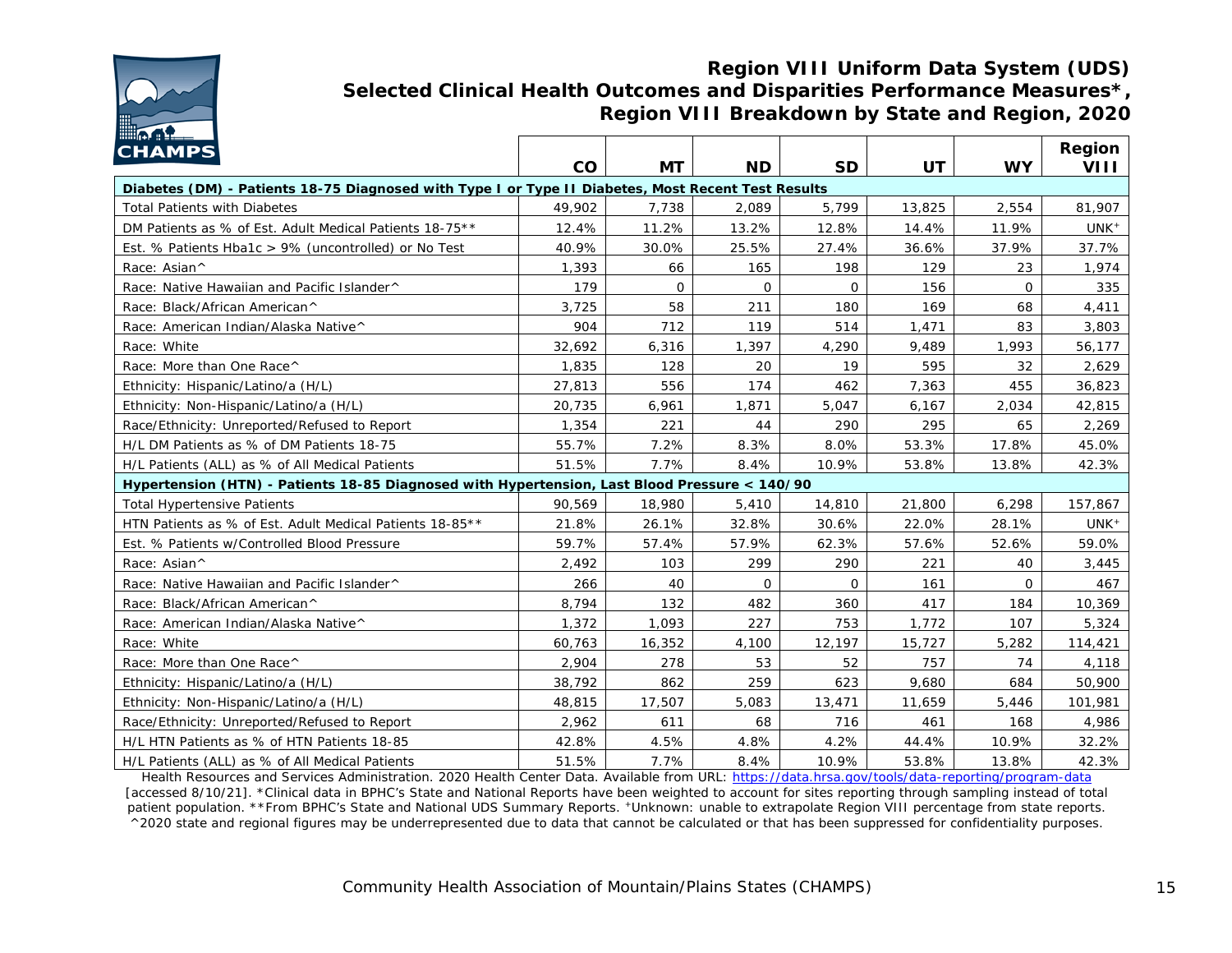

#### **Region VIII Uniform Data System (UDS) Selected Clinical Health Outcomes and Disparities Performance Measures\*, Region VIII Percentages by State, Region, and Nation, 2020**

| <b>CHAMPS</b>                                                                                      | CO      | МT    | <b>ND</b> | <b>SD</b> | UT      | <b>WY</b> | Region<br>VIII | <b>Nation</b> |  |
|----------------------------------------------------------------------------------------------------|---------|-------|-----------|-----------|---------|-----------|----------------|---------------|--|
| Diabetes (DM) - Patients 18-75 Diagnosed with Type I or Type II Diabetes, Most Recent Test Results |         |       |           |           |         |           |                |               |  |
| Total Patients with Diabetes as % of RVIII Diabetes Patients                                       | 60.9%   | 9.4%  | 2.6%      | 7.1%      | 16.9%   | 3.1%      | 100.0%         | N/A           |  |
| Race: Asian as % of Total Patients with Diabetes^                                                  | 2.8%    | 0.9%  | 7.9%      | 3.4%      | 0.9%    | 0.9%      | 2.4%           | 3.9%          |  |
| Race: Native Hawaiian and Pacific Islander as % of Total Patients with Diabetes ^                  | 0.4%    | 0.0%  | 0.0%      | 0.0%      | 1.1%    | 0.0%      | 0.4%           | 1.0%          |  |
| Race: Black/African American as % of Total Patients with Diabetes <sup>^</sup>                     | 7.5%    | 0.7%  | 10.1%     | 3.1%      | $1.2\%$ | 2.7%      | 5.4%           | 20.8%         |  |
| Race: American Indian/Alaska Native as % of Total Patients with Diabetes <sup>^</sup>              | 1.8%    | 9.2%  | 5.7%      | 8.9%      | 10.6%   | 3.2%      | 4.6%           | 1.3%          |  |
| Race: White as % of Total Patients with Diabetes                                                   | 65.5%   | 81.6% | 66.9%     | 74.0%     | 68.6%   | 78.0%     | 68.6%          | 57.7%         |  |
| Race: More than One Race as % of Total Patients with Diabetes^                                     | 3.7%    | 1.7%  | 1.0%      | 0.3%      | 4.3%    | 1.3%      | 3.2%           | 1.9%          |  |
| Ethnicity: Hispanic/Latino/a (H/L) as % of Total Patients with Diabetes                            | 55.7%   | 7.2%  | 8.3%      | 8.0%      | 53.3%   | 17.8%     | 45.0%          | 37.4%         |  |
| Ethnicity: Non-Hispanic/Latino/a (H/L) as % of Total Patients with Diabetes                        | 41.6%   | 90.0% | 89.6%     | 87.0%     | 44.6%   | 79.6%     | 52.3%          | 60.4%         |  |
| Race/Ethnicity: Unreported/Refused to Report as % of Total Patients with Diabetes                  | $2.7\%$ | 2.9%  | 2.1%      | 5.0%      | 2.1%    | 2.5%      | 2.8%           | 2.2%          |  |
| Hypertension (HTN) - Patients 18-85 Diagnosed with Hypertension, Last Blood Pressure < 140/90      |         |       |           |           |         |           |                |               |  |
| Total Hypertensive Patients as % of RVIII Hypertensive Patients                                    | 57.4%   | 12.0% | 3.4%      | 9.4%      | 13.8%   | 4.0%      | 100.0%         | N/A           |  |
| Race: Asian as % of Total Hypertensive Patients <sup>^</sup>                                       | 2.8%    | 0.5%  | 5.5%      | 2.0%      | 1.0%    | 0.6%      | 2.2%           | 3.6%          |  |
| Race: Native Hawaiian and Pacific Islander as % of Total Hypertensive Patients^                    | 0.3%    | 0.2%  | 0.0%      | 0.0%      | 0.7%    | 0.0%      | 0.3%           | 0.7%          |  |
| Race: Black/African American as % of Total Hypertensive Patients^                                  | 9.7%    | 0.7%  | 8.9%      | 2.4%      | 1.9%    | 2.9%      | 6.6%           | 24.2%         |  |
| Race: American Indian/Alaska Native as % of Total Hypertensive Patients^                           | 1.5%    | 5.8%  | 4.2%      | 5.1%      | 8.1%    | 1.7%      | 3.4%           | 1.0%          |  |
| Race: White as % of Total Hypertensive Patients                                                    | 67.1%   | 86.2% | 75.8%     | 82.4%     | 72.1%   | 83.9%     | 72.5%          | 58.6%         |  |
| Race: More than One Race as % of Total Hypertensive Patients^                                      | 3.2%    | 1.5%  | 1.0%      | 0.4%      | 3.5%    | 1.2%      | 2.6%           | 1.7%          |  |
| Ethnicity: Hispanic/Latino/a (H/L) as % of Total Hypertensive Patients                             | 42.8%   | 4.5%  | 4.8%      | 4.2%      | 44.4%   | 10.9%     | 32.2%          | 26.4%         |  |
| Ethnicity: Non-Hispanic/Latino/a (H/L) as % of Total Hypertensive Patients                         | 53.9%   | 92.2% | 94.0%     | 91.0%     | 53.5%   | 86.5%     | 64.6%          | 71.5%         |  |
| Race/Ethnicity: Unreported/Refused to Report as % of Total Hypertensive Patients                   | 3.3%    | 3.2%  | 1.3%      | 4.8%      | 2.1%    | 2.7%      | 3.2%           | 2.1%          |  |

Health Resources and Services Administration. 2020 Health Center Data. Available from URL: <https://data.hrsa.gov/tools/data-reporting/program-data> [accessed 8/10/21]. \*Clinical data in BPHC's State and National Reports have been weighted to account for sites reporting through sampling instead of total patient population. ^2020 state and regional figures may be estimated due to data that cannot be calculated or that has been suppressed for confidentiality purposes.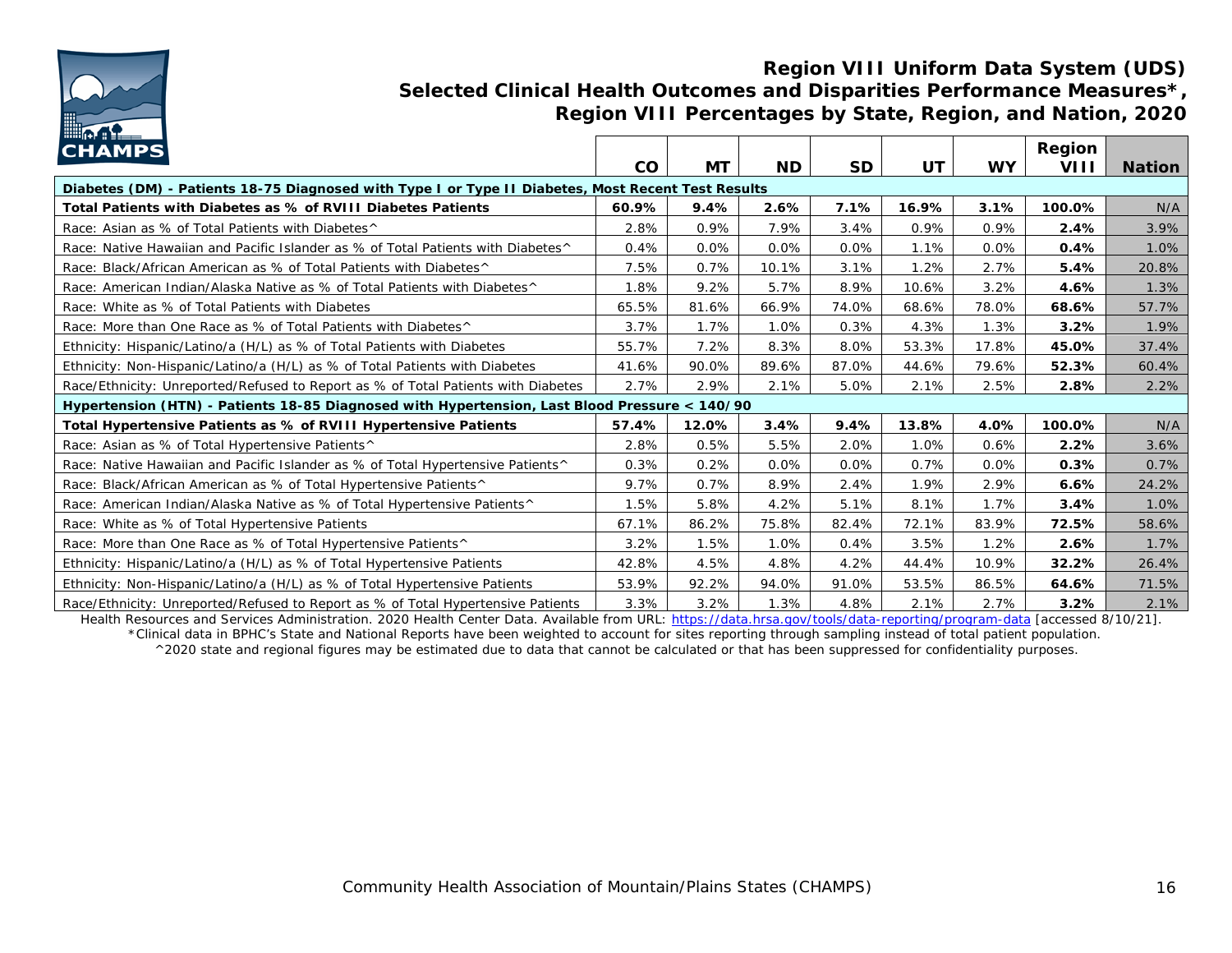

#### **Region VIII Uniform Data System (UDS) Additional Clinical Performance Trends, Region VIII Breakdown by State, Region, and Nation, 2018-2020**

| 2020                                                     | <b>CO</b> | <b>MT</b>  | <b>ND</b>  | <b>SD</b>  | UT         | <b>WY</b>  | <b>Region VIII</b> | <b>National</b> |
|----------------------------------------------------------|-----------|------------|------------|------------|------------|------------|--------------------|-----------------|
| % Prenatal Patients Served in 1st Trimester              | 80.0%     | 82.6%      | 81.3%      | 68.7%      | 72.7%      | 65.2%      | 78.4%              | 73.5%           |
| % 2 Year Old Children Immunized                          | 46.8%     | 29.0%      | 58.5%      | 58.0%      | 43.7%      | 38.3%      | 46.5%              | 40.4%           |
| % Female Patients with PAP Test                          | 52.6%     | 50.4%      | 48.9%      | 50.6%      | 46.6%      | 33.7%      | 50.7%              | 51.0%           |
| % Pts. 3-16 Years with Weight Assessment / Counseling*   | 63.4%     | 48.5%      | 56.7%      | 50.0%      | 42.1%      | 32.0%      | 57.3%              | 65.1%           |
| % Adult Patients with Weight Screening / Follow-Up       | 57.7%     | 60.0%      | 51.1%      | 49.9%      | 55.1%      | 38.8%      | 56.1%              | 65.7%           |
| % Patients with Tobacco Use Assessment / Intervention    | 86.8%     | 82.1%      | 71.3%      | 86.4%      | 79.5%      | 79.5%      | 84.6%              | 83.4%           |
| % Patients with Appropriate Colorectal Cancer Screening* | 37.0%     | 44.1%      | 46.0%      | 50.8%      | 28.9%      | 37.5%      | 38.2%              | 40.1%           |
| % Newly Diagnosed HIV Patients Seen within 30 Days*^     | 95.7%     | <b>UNK</b> | <b>UNK</b> | <b>UNK</b> | <b>UNK</b> | <b>UNK</b> | <b>UNK</b>         | 81.4%           |
| % Patients Screened for Depression and Follow-Up         | 62.6%     | 62.4%      | 77.6%      | 54.1%      | 54.7%      | 61.3%      | 60.9%              | 64.2%           |
| % Patients 12+ w/Depression who Reached Remission**      | 6.0%      | 15.8%      | 13.0%      | 16.6%      | 17.1%      | 9.7%       | 10.3%              | 13.7%           |
| % Moderate/High Risk Pts. 6-9 Years with Dental Sealant^ | 46.5%     | 44.3%      | 53.0%      | 59.9%      | 38.3%      | <b>UNK</b> | 47.1%              | 48.7%           |
| % Diabetic Patients with Uncontrolled HbA1c or No Test   | 40.9%     | 30.0%      | 25.5%      | 27.4%      | 36.6%      | 37.9%      | 37.7%              | 35.6%           |
| % Hypertensive Patients with Controlled Blood Pressure   | 59.7%     | 57.4%      | 57.9%      | 62.3%      | 57.6%      | 52.6%      | 59.0%              | 58.0%           |
| 2019                                                     | co        | MT         | <b>ND</b>  | <b>SD</b>  | UT         | <b>WY</b>  | <b>Region VIII</b> | <b>National</b> |
| % Prenatal Patients Served in 1st Trimester              | 77.0%     | 80.6%      | 78.0%      | 65.1%      | 76.5%      | 57.8%      | 76.4%              | 73.8%           |
| % 2 Year Old Children Immunized                          | 40.5%     | 27.8%      | 52.2%      | 52.8%      | 36.4%      | 37.2%      | 40.5%              | 39.8%           |
| % Female Patients with PAP Test                          | 57.9%     | 53.8%      | 48.1%      | 56.6%      | 49.4%      | 32.1%      | 54.9%              | 56.5%           |
| % Pts. 3-17 Years with Weight Assessment / Counseling    | 71.8%     | 57.1%      | 49.1%      | 38.9%      | 44.4%      | 29.5%      | 62.5%              | 71.2%           |
| % Adult Patients with Weight Screening / Follow-Up       | 62.8%     | 65.8%      | 55.8%      | 56.4%      | 52.3%      | 46.1%      | 60.2%              | 72.4%           |
| % Patients with Tobacco Use Assessment / Intervention    | 88.7%     | 85.6%      | 80.3%      | 82.1%      | 79.9%      | 76.3%      | 86.0%              | 87.2%           |
| % Patients with Appropriate Colorectal Cancer Screening  | 39.5%     | 46.1%      | 46.1%      | 51.0%      | 30.6%      | 33.1%      | 39.9%              | 45.6%           |
| % Newly Diagnosed HIV Patients Seen within 90 Days       | 92.6%     | 81.8%      | 77.8%      | 100.0%     | 72.7%      | 20.0%      | 84.9%              | 87.2%           |
| % Patients Screened for Depression and Follow-Up         | 70.0%     | 67.6%      | 84.2%      | 54.0%      | 57.4%      | 68.4%      | 66.9%              | 71.6%           |
| % Moderate/High Risk Pts. 6-9 Years with Dental Sealant  | 56.7%     | 56.6%      | 52.6%      | 64.6%      | 39.7%      | 52.6%      | 54.9%              | 56.8%           |
| % Diabetic Patients with Uncontrolled HbA1c or No Test   | 32.9%     | 25.9%      | 25.8%      | 38.6%      | 33.9%      | 39.3%      | 32.8%              | 32.0%           |
| % Hypertensive Patients with Controlled Blood Pressure   | 68.1%     | 64.6%      | 64.8%      | 65.1%      | 61.9%      | 55.1%      | 65.9%              | 64.6%           |
| 2018                                                     | co        | MT         | <b>ND</b>  | <b>SD</b>  | UT         | <b>WY</b>  | <b>Region VIII</b> | National        |
| % Prenatal Patients Served in 1st Trimester              | 79.5%     | 81.8%      | 79.5%      | 63.0%      | 74.4%      | 66.7%      | 77.9%              | 73.8%           |
| % 2 Year Old Children Immunized                          | 43.0%     | 26.6%      | 46.2%      | 47.5%      | 46.1%      | 18.1%      | 42.6%              | 39.4%           |
| % Female Patients with PAP Test                          | 58.6%     | 51.0%      | 55.9%      | 53.1%      | 47.4%      | 28.2%      | 54.6%              | 56.0%           |
| % Pts. 3-17 Years with Weight Assessment / Counseling    | 67.0%     | 55.7%      | 48.6%      | 59.2%      | 55.6%      | 12.5%      | 62.6%              | 69.2%           |
| % Adult Patients with Weight Screening / Follow-Up       | 62.0%     | 57.8%      | 48.8%      | 62.3%      | 60.1%      | 44.2%      | 60.3%              | 70.1%           |
| % Patients with Tobacco Use Assessment / Intervention    | 90.6%     | 86.8%      | 87.2%      | 89.8%      | 85.4%      | 83.8%      | 89.1%              | 88.1%           |
| % Patients with Appropriate Colorectal Cancer Screening  | 40.2%     | 45.1%      | 51.1%      | 45.4%      | 28.5%      | 25.1%      | 39.2%              | 44.1%           |
| % Newly Diagnosed HIV Patients Seen within 90 Days       | 89.8%     | 91.7%      | 80.0%      | 53.8%      | 75.0%      | 100.0%     | 83.7%              | 85.5%           |
| % Patients Screened for Depression and Follow-Up         | 67.1%     | 65.2%      | 83.0%      | 69.7%      | 61.7%      | 69.5%      | 66.7%              | 70.6%           |
| % Moderate/High Risk Pts. 6-9 Years with Dental Sealant  | 52.7%     | 48.5%      | 41.2%      | 57.0%      | 44.4%      | 60.0%      | 50.6%              | 52.8%           |
| % Diabetic Patients with Uncontrolled HbA1c or No Test   | 32.9%     | 28.1%      | 26.3%      | 31.3%      | 36.3%      | 44.7%      | 33.2%              | 32.8%           |
| % Hypertensive Patients with Controlled Blood Pressure   | 68.1%     | 63.5%      | 62.2%      | 65.7%      | 61.4%      | 52.6%      | 65.6%              | 63.3%           |

Health Resources and Services Administration. 2020 Health Center Data. Available from URL: <https://data.hrsa.gov/tools/data-reporting/program-data> [accessed 8/10/21]. \*Measure parameters changed for 2020, which may impact comparability with prior years. \*\*New measure in 2020; data not available for prior years. ^2020 state and regional figures may be unavailable or estimated due to data that cannot be calculated or that has been suppressed for confidentiality purposes.